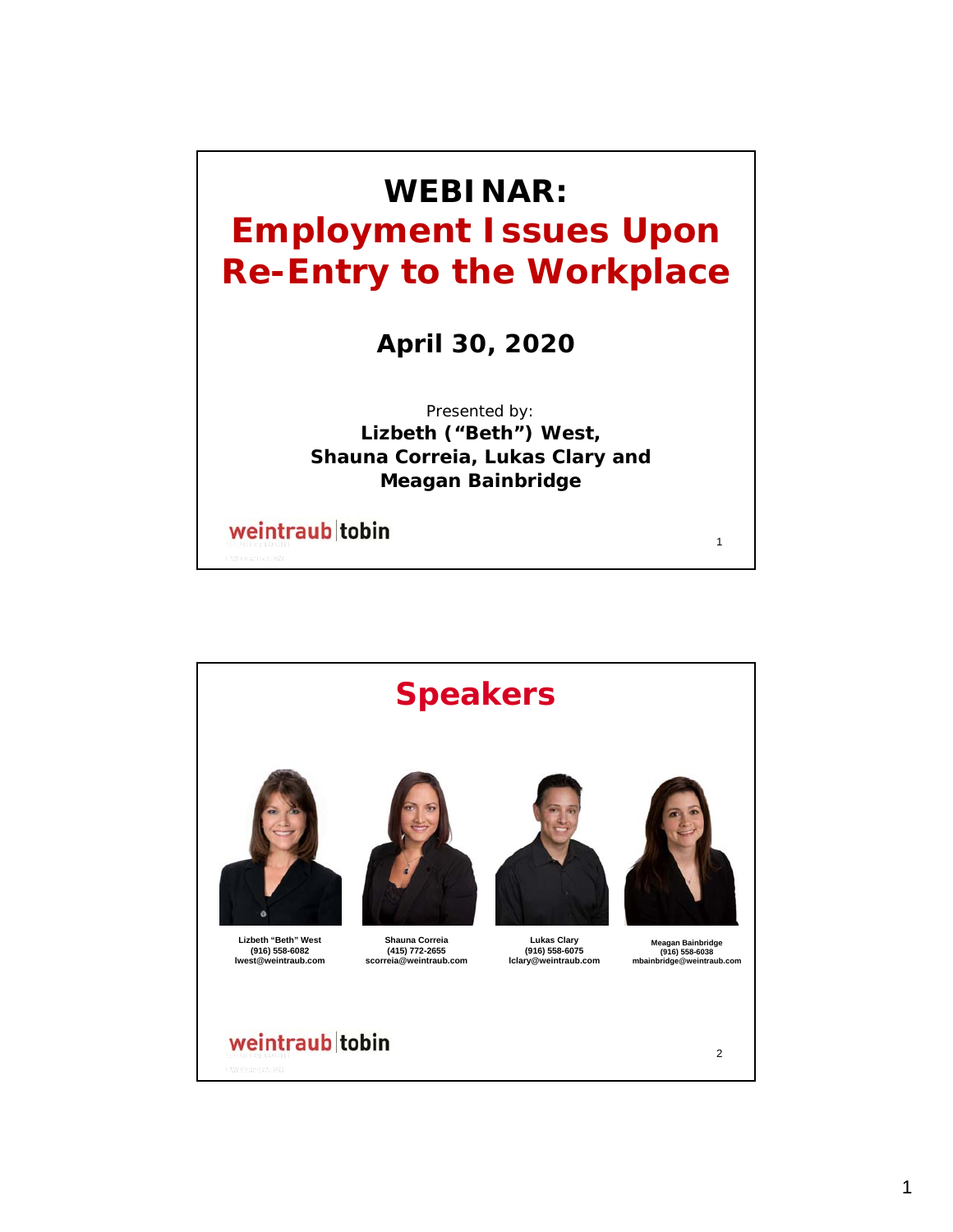# **Re-Opening for Business**

**Shelter-in-Place Orders Social Distancing Protocols CDC Recommendations**

3

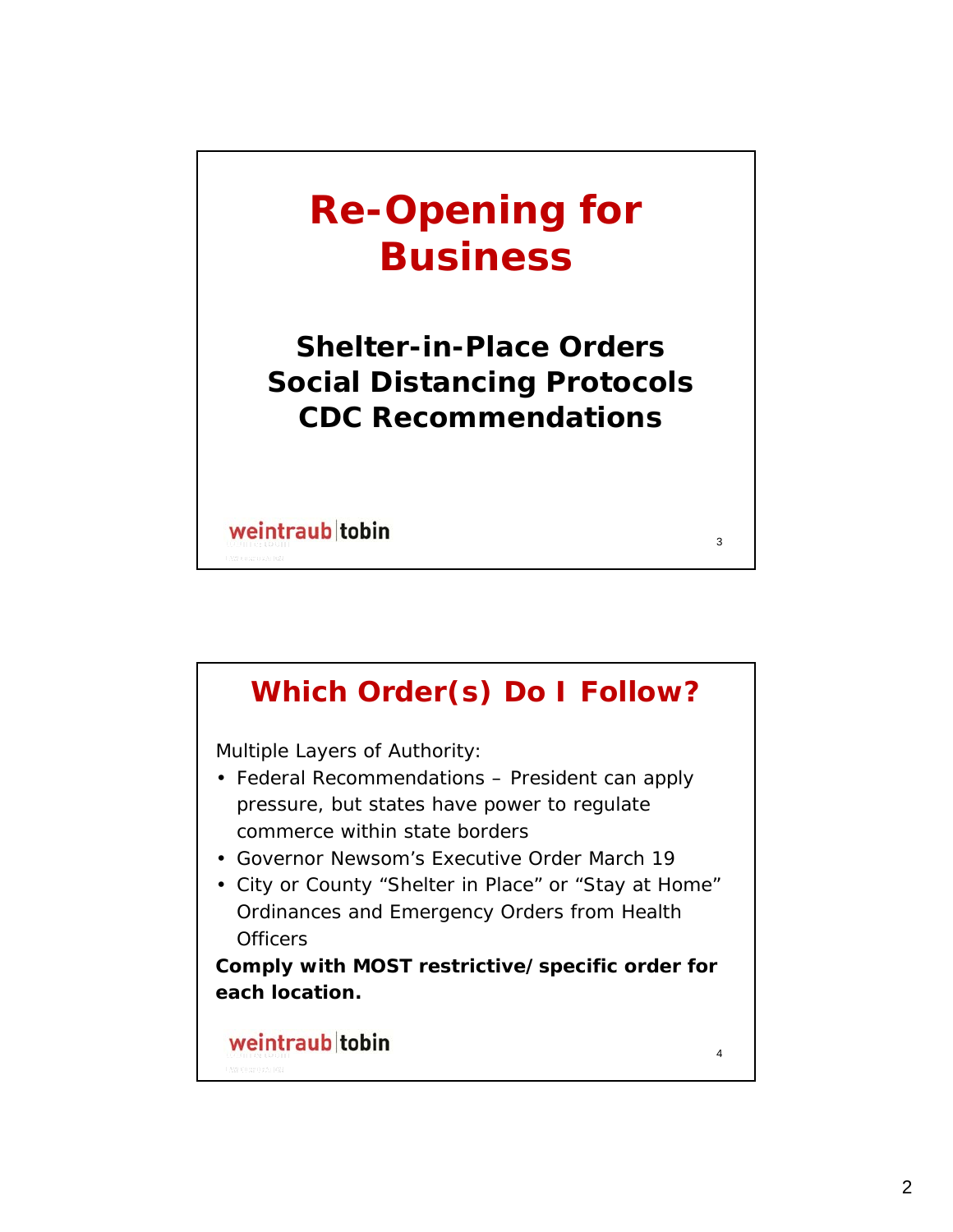

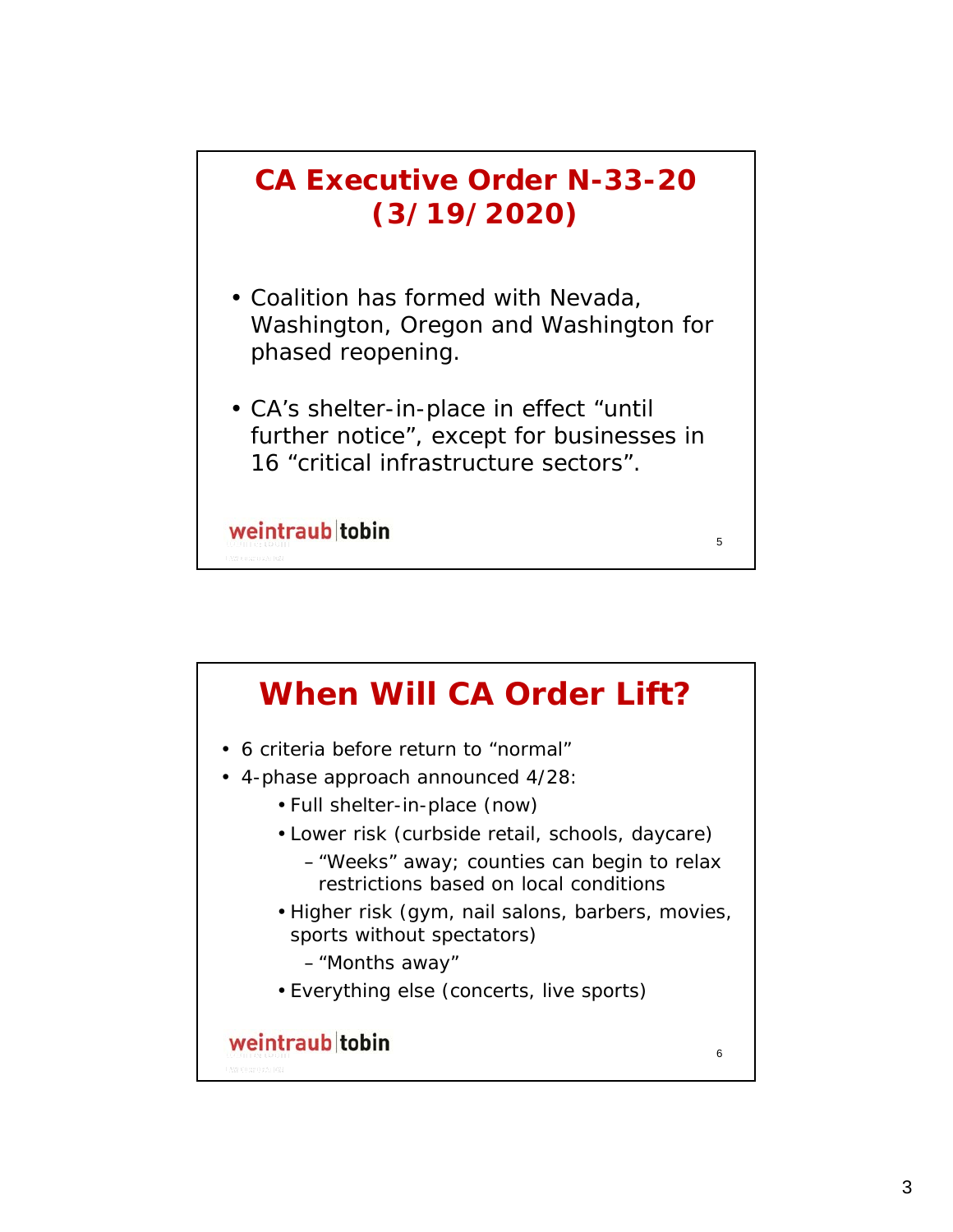

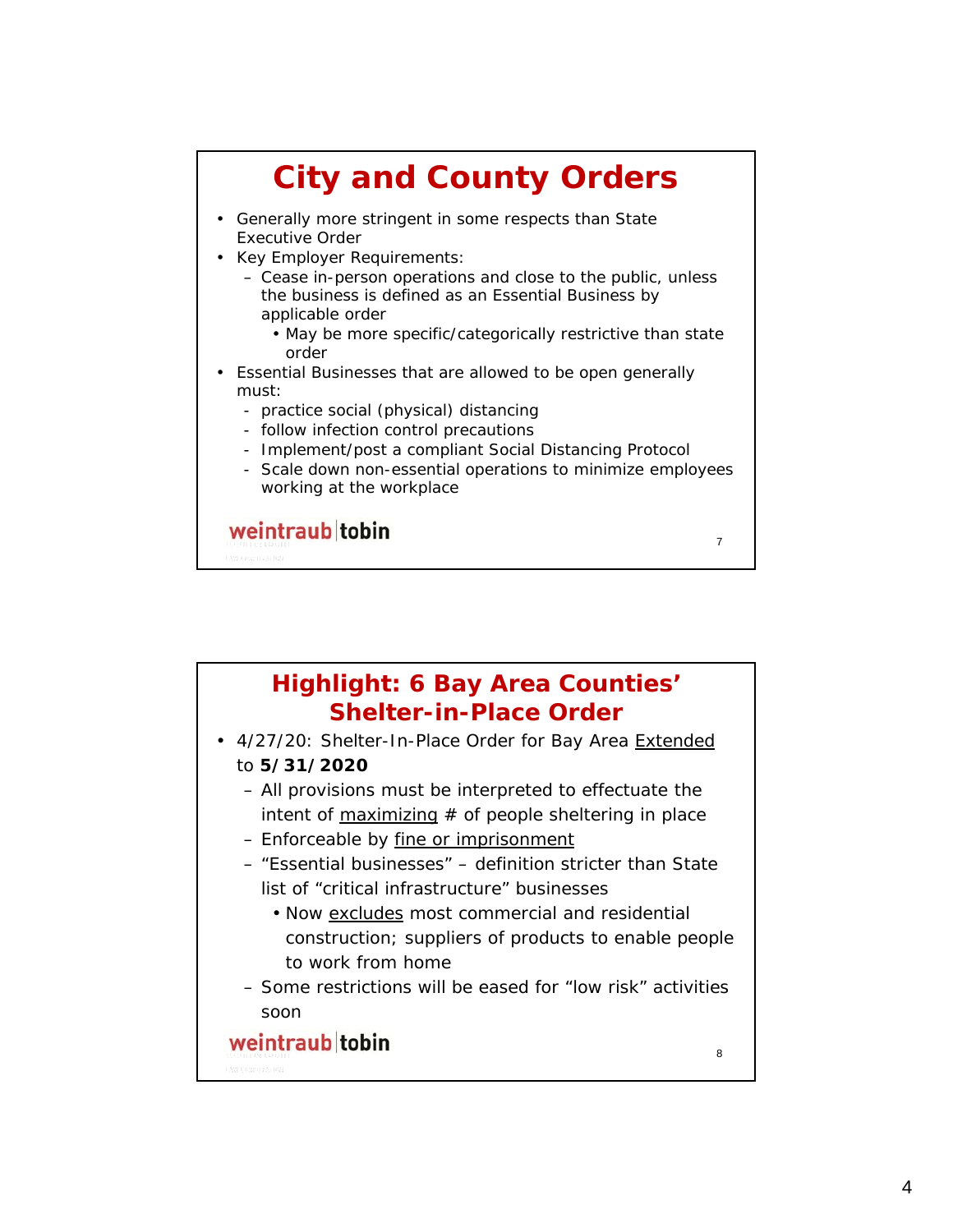

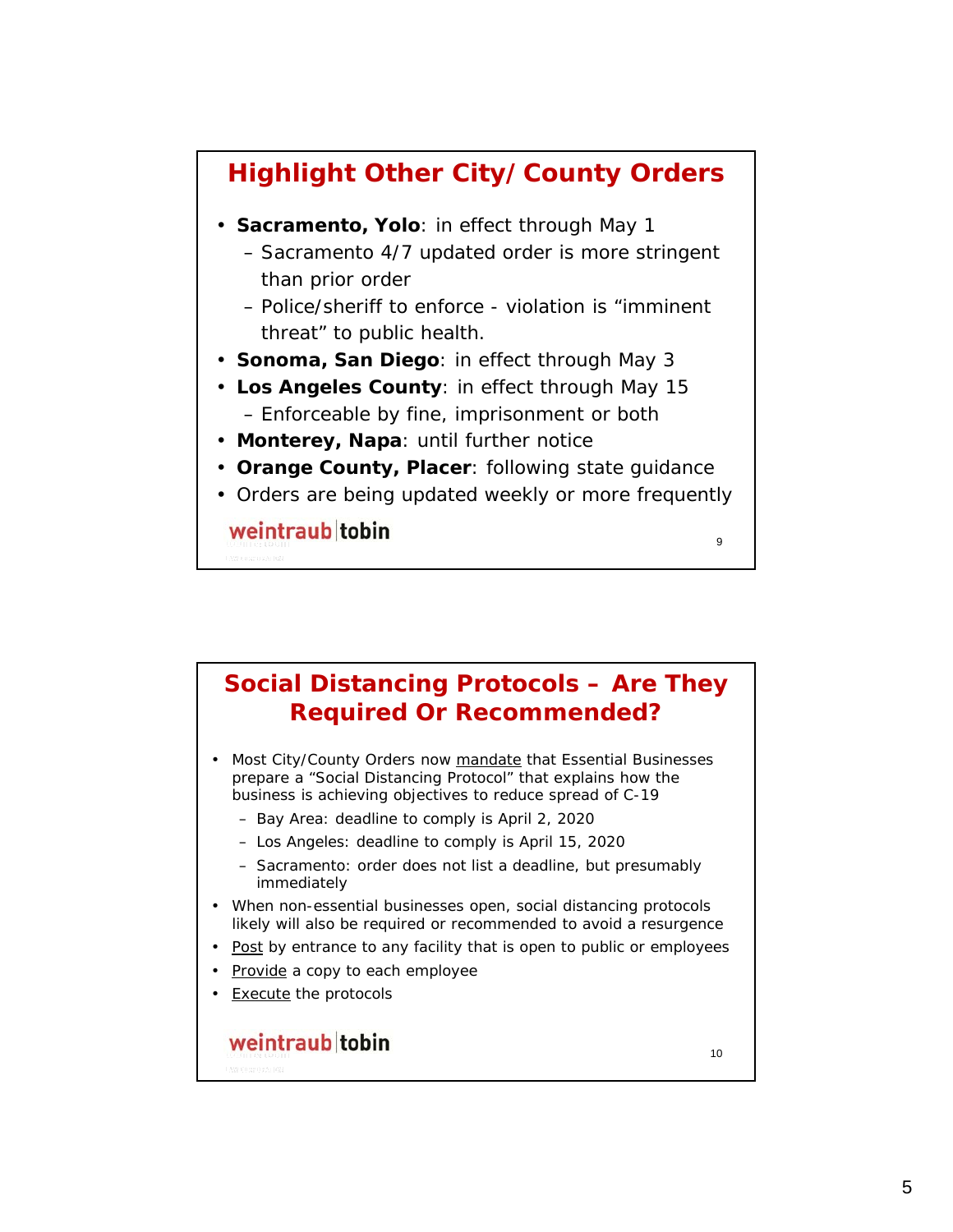#### **Social Distancing Protocols - Contents**

General requirements (as appropriate based on the type of facility) require that businesses specifically list what measures they have in place to protect employee and public health:

A. Signage – at any entrance, provide to employees

11

- B. Measures to protect employee health
- C. Measures to prevent crowds from gathering
- D. Measures to keep people 6' apart
- E. Measures to prevent unnecessary contact
- F. Measures to increase sanitation

#### weintraub tobin

**Appendix A: Social Distancing Protocol Appendix A: Social Distancing Protocol** Measures To Keep People At Least Six Feet Apart (check all that apply to the facility) Business name: **Facility Address:** □ Placing signs outside the store reminding people to be at least six feet apart, including when in line. ranney monetos.<br>Approximate grous square footage of space open to the public:<br>Businesses must implement all applicable measures listed below, and be prepared to explait<br>any measure that is not implemented is inapplicable t G racing ago occupe the control telluring propins to be a lead on too quart, inademy means in the C<br>
The cing tape or other markings at least six feet apart in customer line areas inside the store and on<br>
sidewalks at publ  $\Box$  Separate order areas from delivery areas to prevent customers from gathering. Signage: All employees have been instructed to maintain at least six feet distance from customers and from  $\Box$  are inclusive transverse in the constant of the main and the second of the second of the second payment, and the second employees may momentarly come of when necessary to accept payment, deliver goods or services, or missionage at each public entrance of the facility to inform all employees and customers that they<br>distance from one another, release and couply into a codit or thisse or, if not a mallable, into one's<br>distance from one an Measures To Prevent Unnecessary Contact (check all that apply to the facility). Measures To Protect Employee Health (check all that apply to the facility):  $\Box$ Preventing people from self-serving any items that are food-related Everyone who can carry out their work duties from home has been directed to do so. All employees have been told not to come to work if sick. □ Lids for cups and food-bar type items are provided by staff; not to customers to grab.  $\square$  Symptom checks are being conducted before employees may enter the work space. Bulk-item food bins are not available for customer self-service use. □ All desks or individual work stations are separated by at least sk feet. □ Not permitting customers to bring their own bags, mugs, or other reusable items from home Break rooms, bathrooms, and other common areas are being disinfected frequently, on the following schedule:<br>□ Dreak rooms:<br>□ Bathrooms.<br>□ Other  $\label{eq:convergence} \begin{array}{ll} \Box \textsc{Diameter and reduced regions are smallest to all empty set. In following vectors:}\\ \Box \textsc{There's metric of vector space (COCCD's a result to be a vector to the following vector(s).}\\ \textsc{The proof of a vector space of vector space (COCCD's a product to be the boundary of vector(s).}\\ \Box \textsc{Coyes of the Protons of one been denoted by the vector is the polynomial.} \end{array}$ Measures To Increase Sanitization (check all that apply to the facility): The measures to increase connection (creck on the spay to the neutriti-<br>
□ Disinfecting wipes that are effective against COVID-19 are available near shopping carts and shopping baskets. Optional-Describe other measures. entrance of the facility, at checkout counters, and anywhere else inside the store or immediately Measures To Prevent Crowds From Gathering (check all that apply to the facility) outside where people have direct interactions. [.] Limit the number of customers in the store at any one time to Select (or other enter [...]).<br>which allows for customers and employees to easily maintain at least six-foot distance from one<br>another at all practicable ti Disinfecting all payment portals, pens, and styluses after each use. Disinfecting all high-contact surfaces frequently. □ Post an employee at the door to ensure that the maximum number of customers in the<br>facility set forth above is not exceeded. □ Optional—Describe other measures: \* Any additional measures not included here should be listed on separate pages, which the business should<br>attach to this document. E Placing per-person limits on goods that are selling out quickly to reduce crowds and lines.<br>Explain: You may contact the following person with any questions or comments about this prot Optional-Describe other measures: **Name: Phone number: Phone number: Phone number:** Page 1 of 2 weintraub tobin 12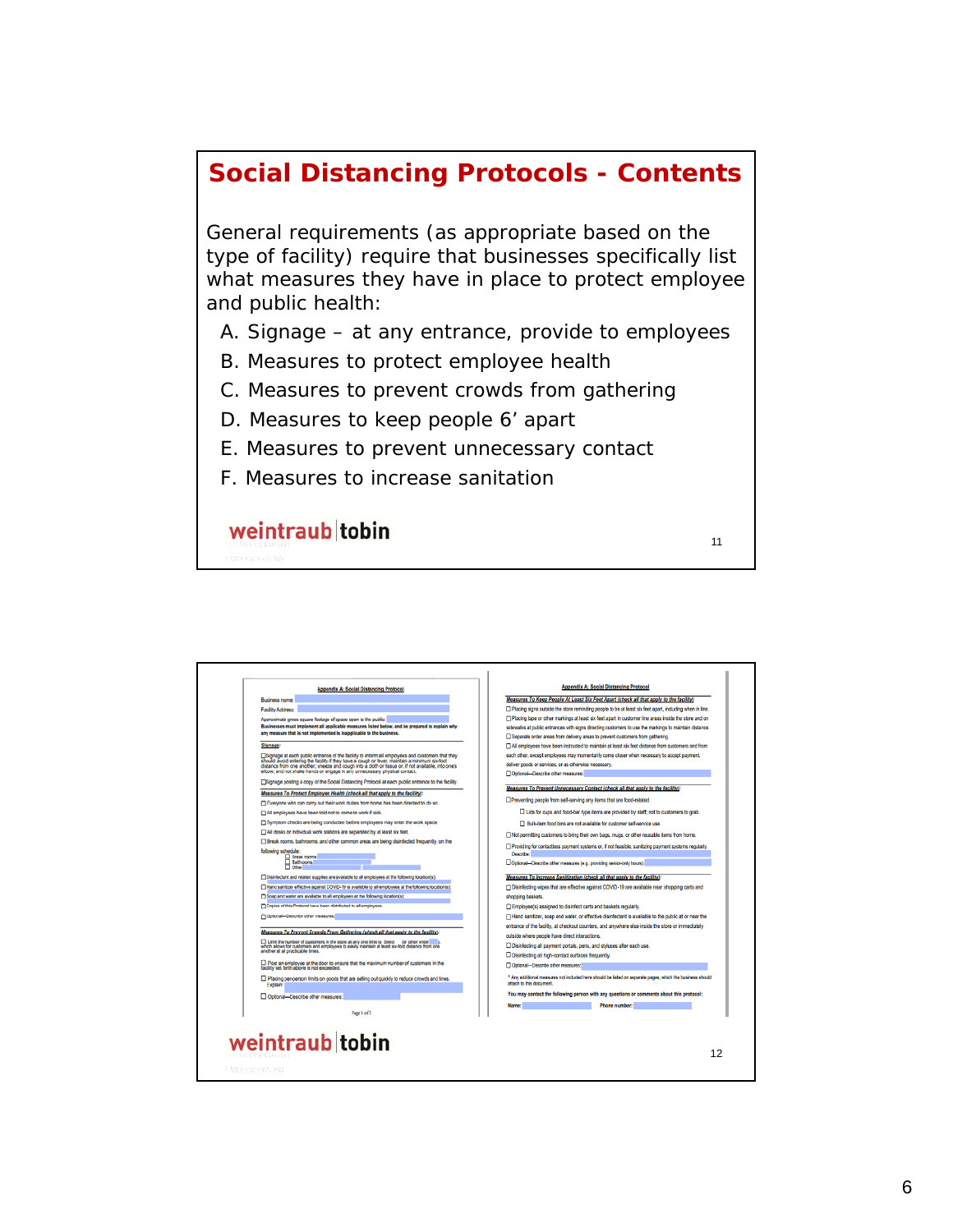

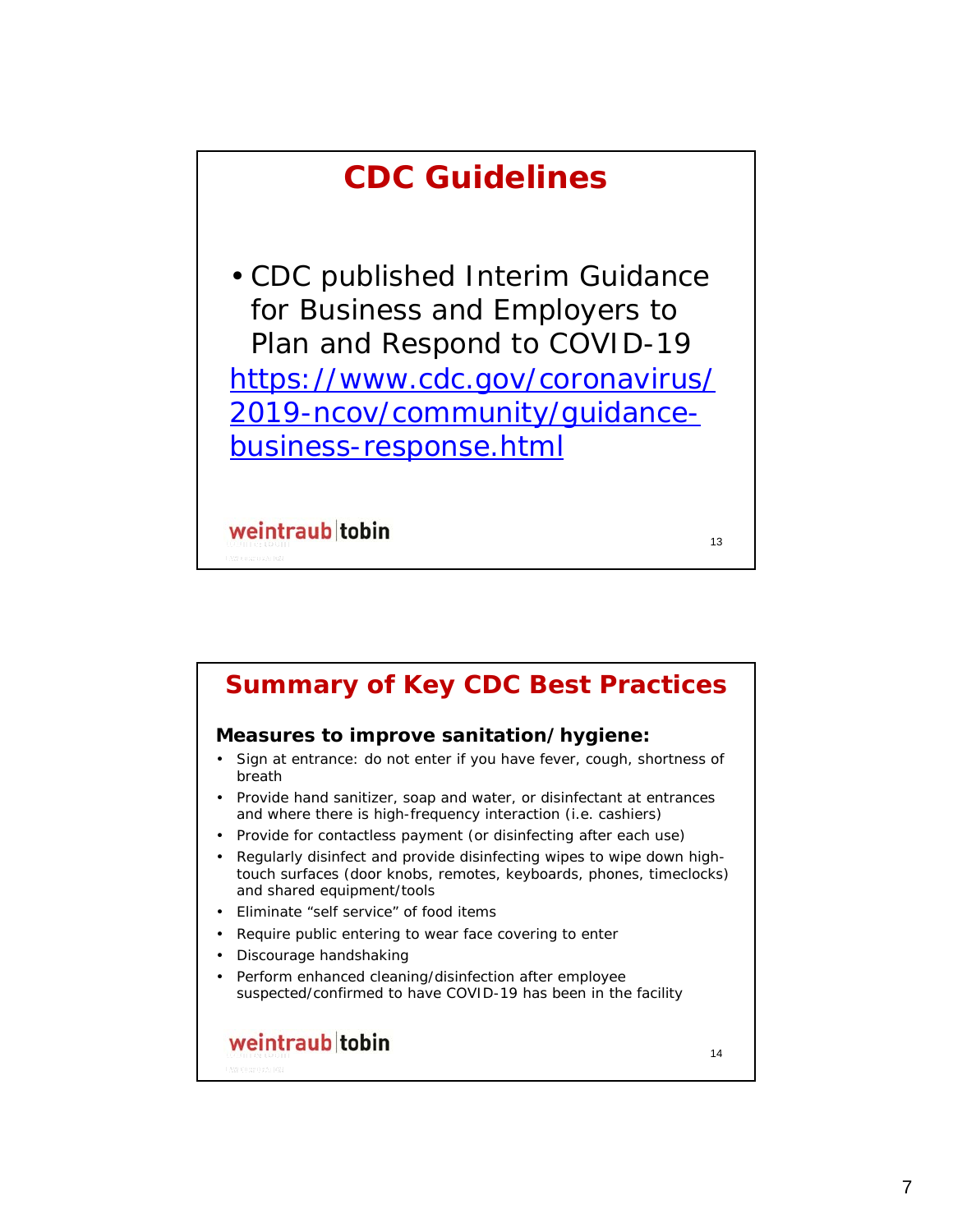#### **Summary of Key CDC Best Practices (cont'd)**

#### **Physical workplace measures to protect employees:**

- Encourage hand washing, covering cough/sneeze, other hygiene measures place reminders in break room and employee restrooms
- Rearrange physical space to increase space between workspaces if feasible
- Provide personal phones/keyboards and discourage sharing tools/equipment
- Provide face coverings (or other appropriate personal protective equipment based on risk classification – see OSHA guidelines)
- Direct employees to stay home if sick until meet CDC criteria to discontinue isolation
	- If tested: 2 negative tests in a row, 24 hours apart; or
	- $-$  If no test: 72 hours no fever  $+$  other symptoms improved  $+$  7 days since symptoms first appeared

15

- Pre-screen for symptoms at entry fever, cough, shortness of breath
	- but *beware* privacy considerations (covered later in presentation)

### weintraub tobin

**Summary of Key CDC Best Practices (cont'd)Policy measures to protect employees:** • Encourage employees to work from home, especially high risk/older workers • Consider rotating/staggered/flexible schedules to minimize # of employees present • Ensure sick leave policies flexible and consistent with public health guidance – Note: Cities (SF, San Jose, LA) enacting emergency orders expanding coverage of FFCRA paid sick leave – *SF Workers and Families First Program* – incentivizes employers to offer 5 extra days of leave, City subsidized • Relax return to work/leave qualification/illness validation requirements (covered in more detail later) – *SF OLSE temporary rule change*: Employers may not require a doctor's note or other documentation for the use of paid sick leave taken pursuant to SF Paid Sick Leave Ordinance for duration of the Local Health Emergency re: Novel Coronavirus Disease 2019. weintraub tobin 16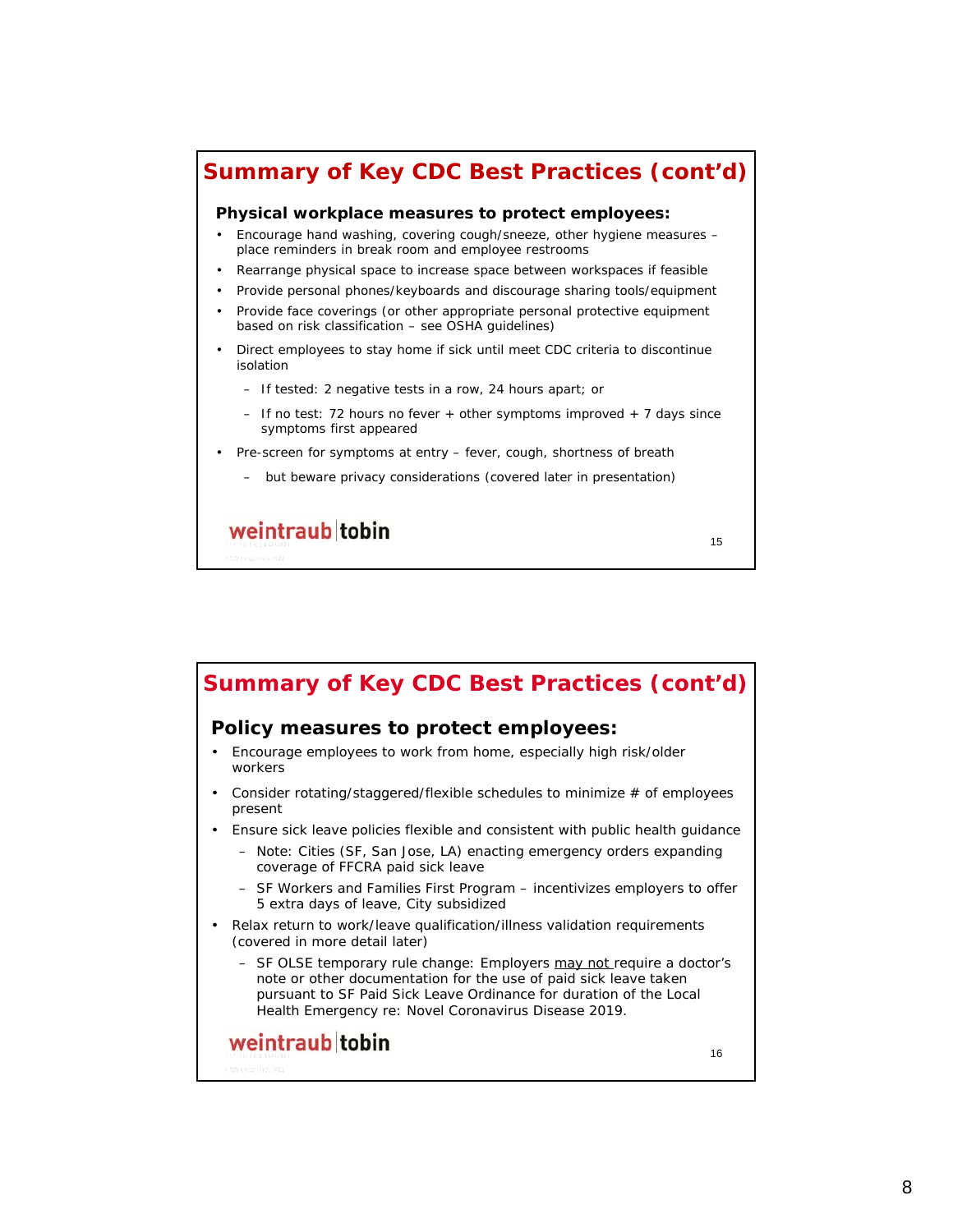#### **Summary of Key CDC Best Practices (cont'd)**

#### **Measures to prevent crowding:**

- Limit  $#$  of people entering facility to maintain 6' distance at all times except to complete the "essential business activity"
- Establish where lines may form, including markings on the floor and signage to maintain distance
- Indicate separate "order" areas from "pick up" areas (i.e. service at deli counter)
- Increase barriers/partitions
- Implement "curbside" pickup and delivery
- Deliver services remotely (i.e. phone, video, web)
- Consider video conferencing/teleconferencing in place of in-person meetings
- Hold meetings in open, well-ventilated spaces remove chairs from conference rooms to improve distancing

17

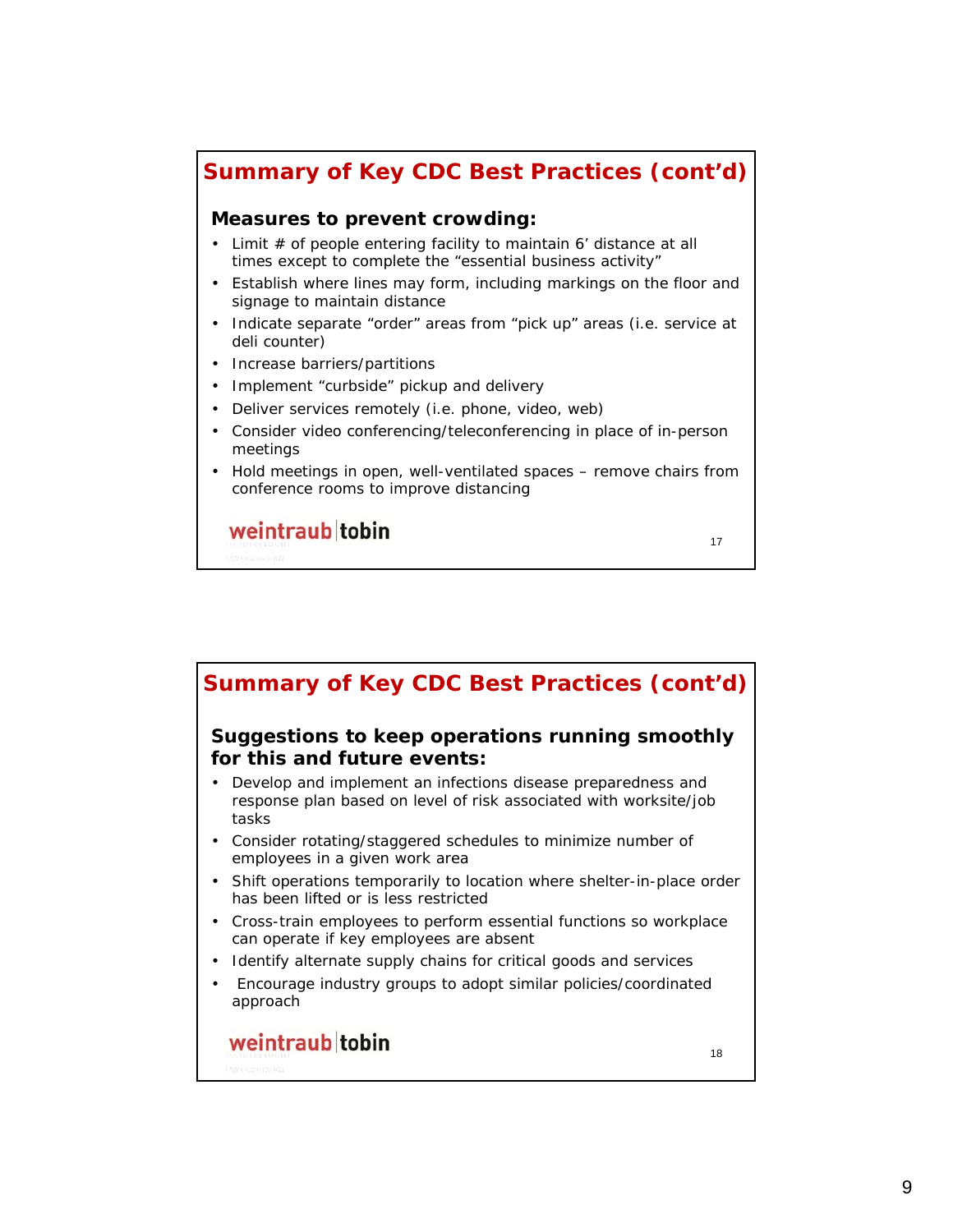# **OSHA SAFETY REGULATIONS RE: CLEANING AND MAINTAINING A SAFE WORKPLACE**

19

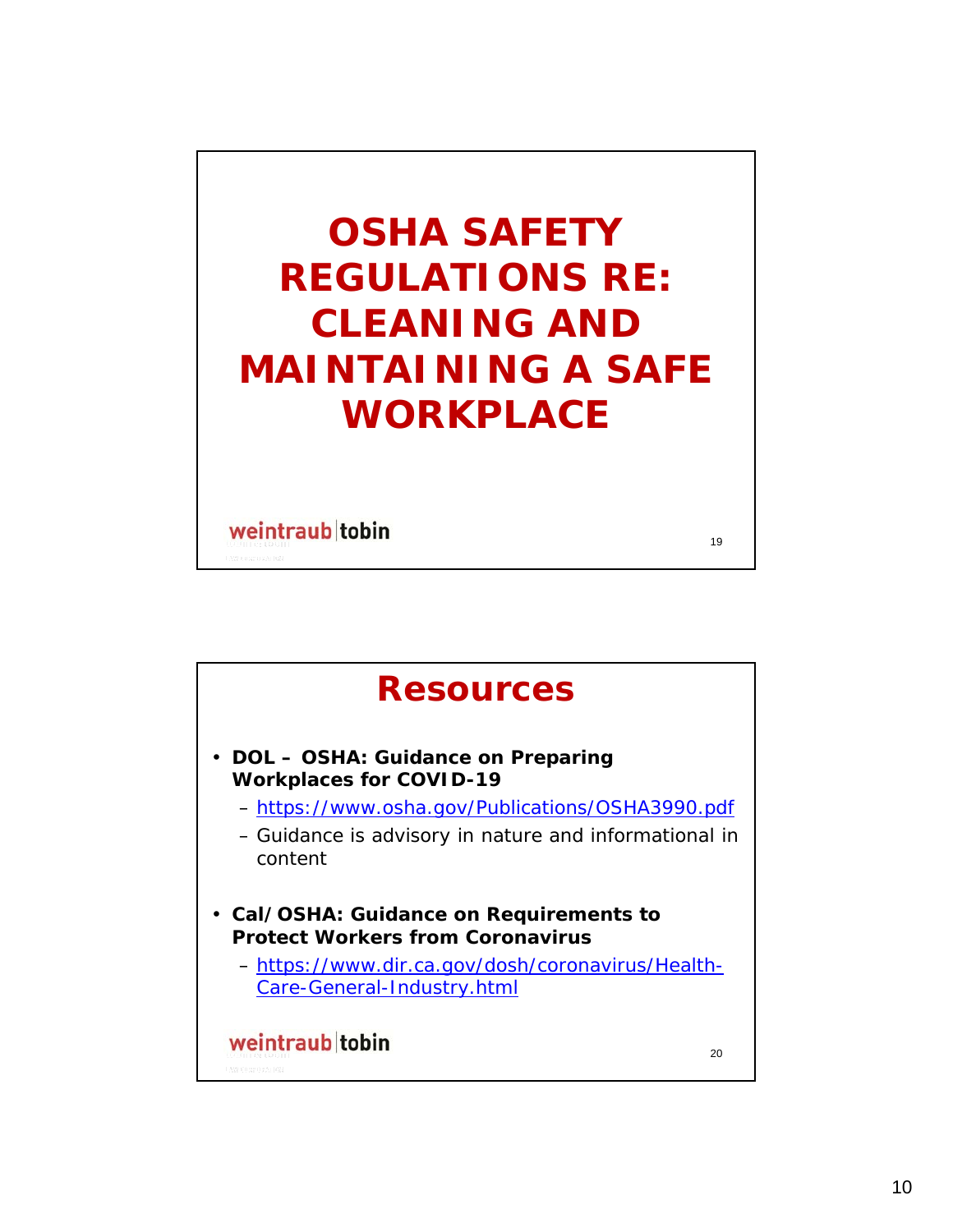## **OSHA COVID-19 Guidance** • "To reduce the impact of COVID-19 outbreak conditions on businesses, workers, customers, and the public, it is important for all employers to plan now for COVID-19." • Cal/OSHA recommends following the Center for Disease Control and Prevention (CDC) recommendations. weintraub tobin 21

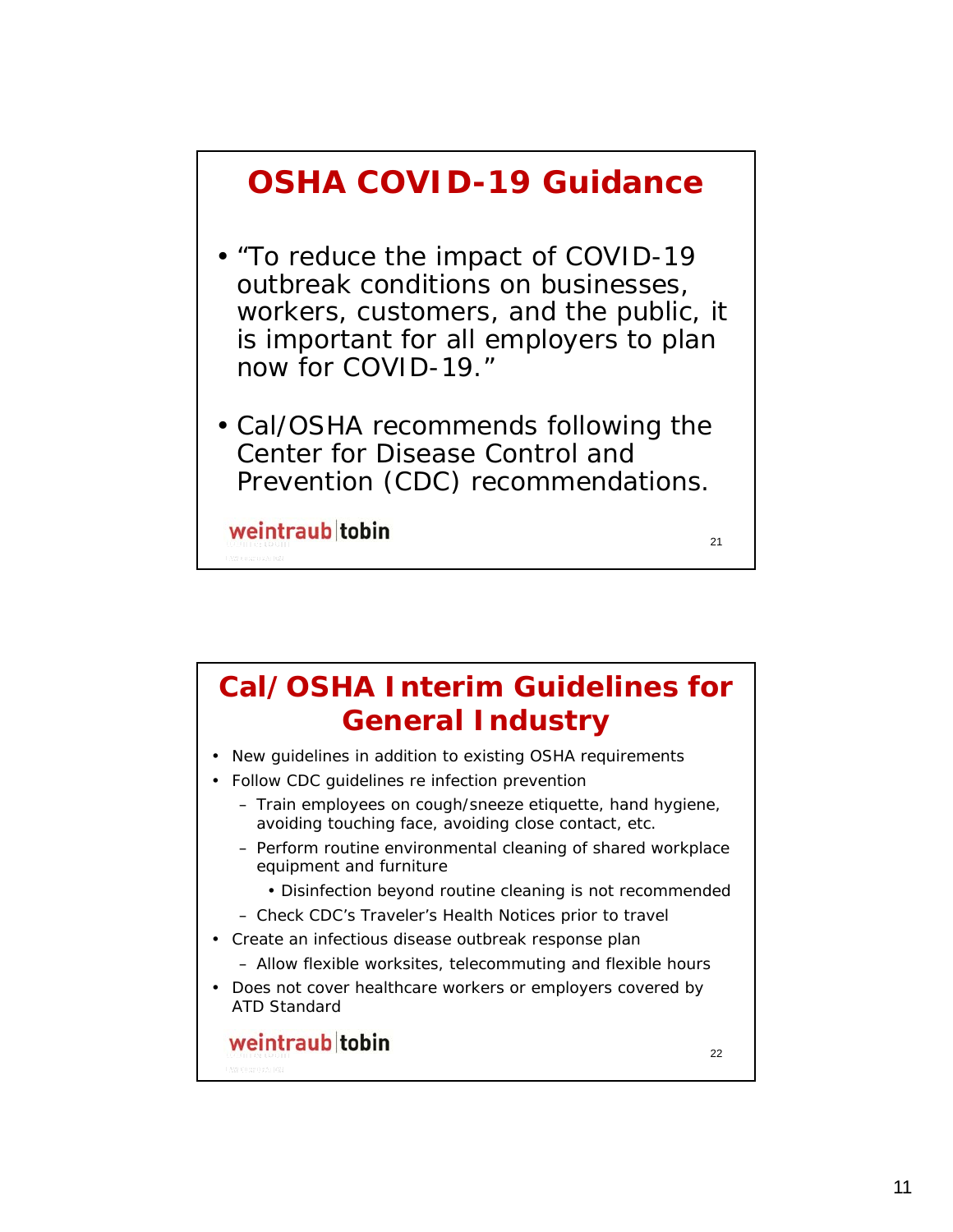

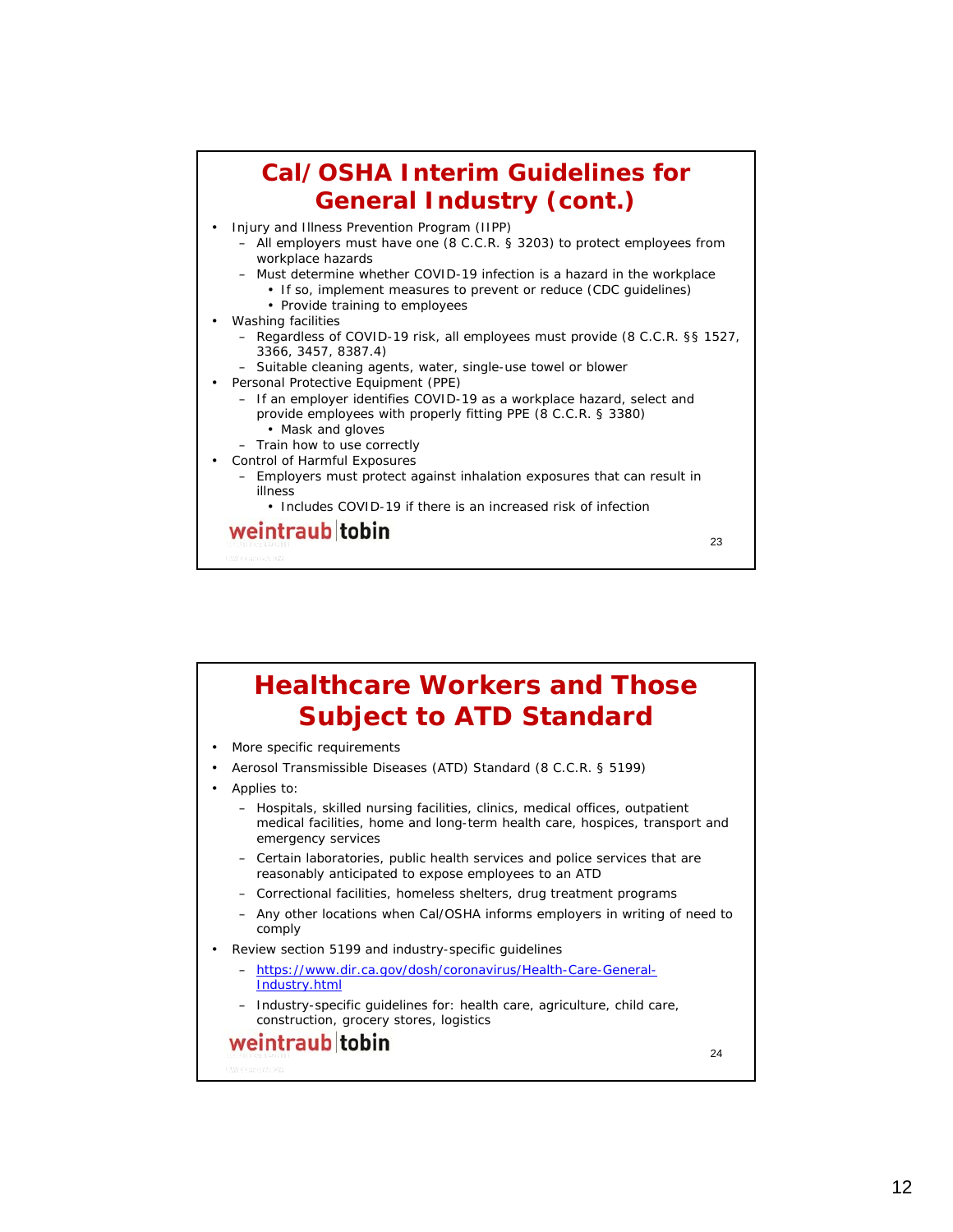

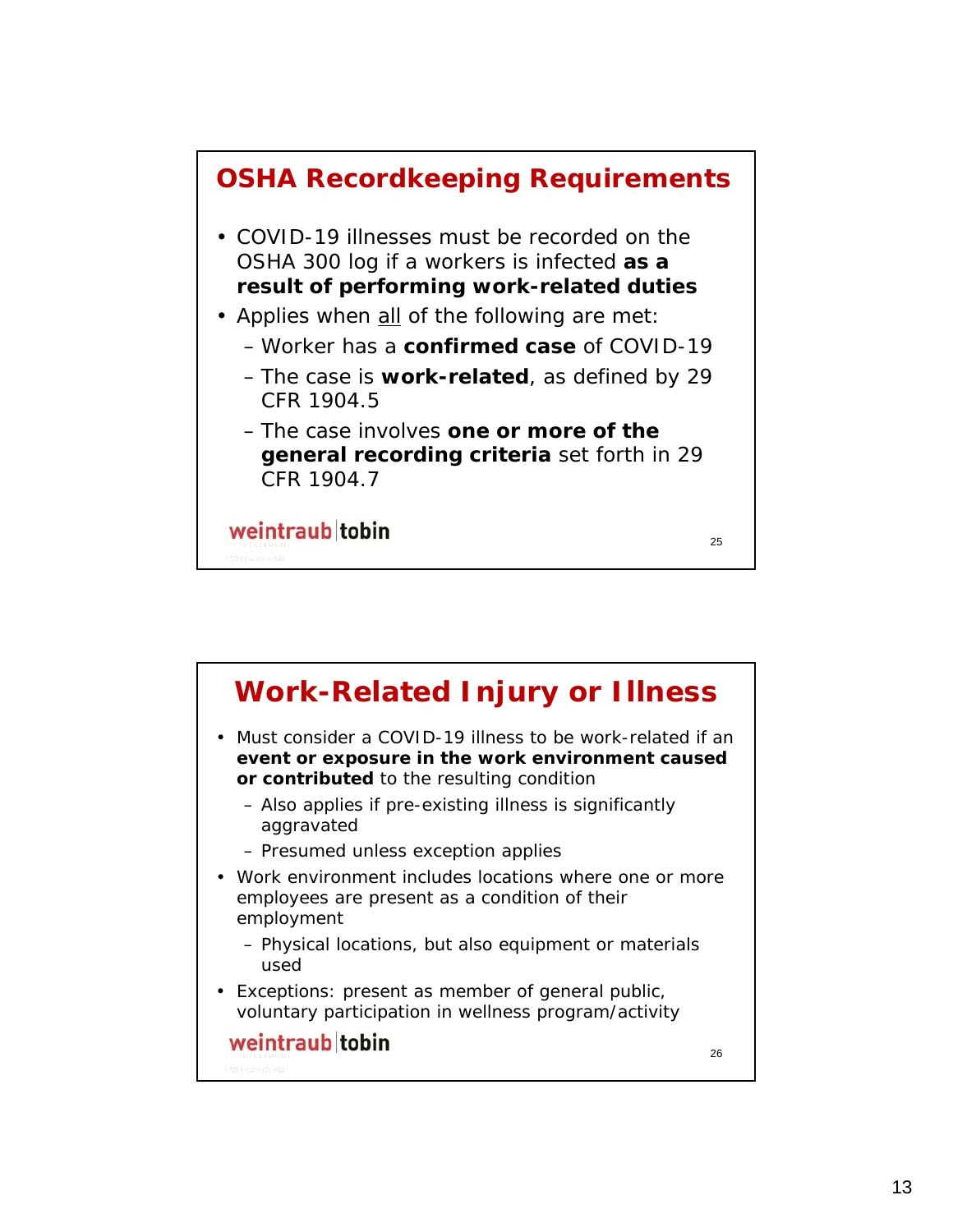

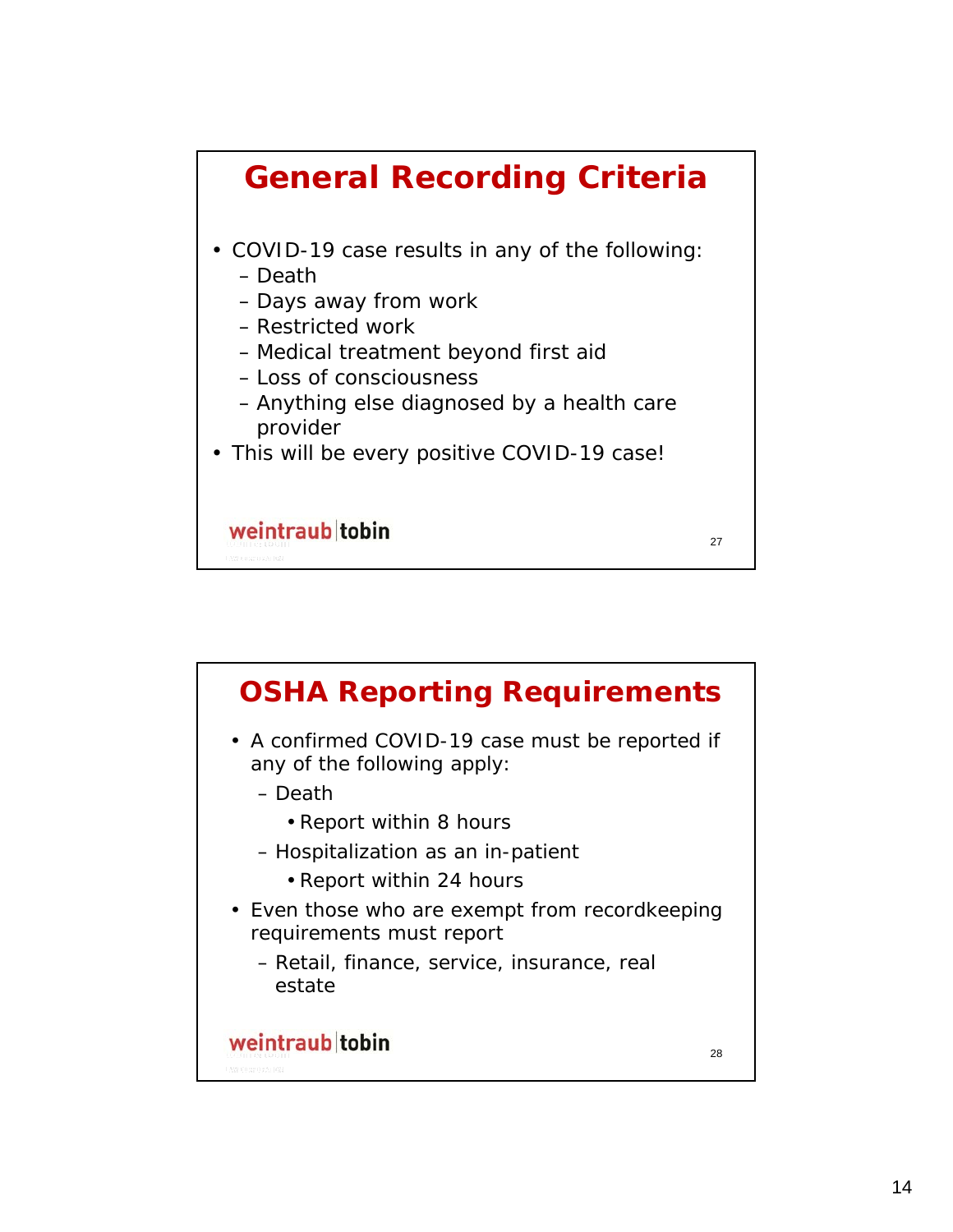

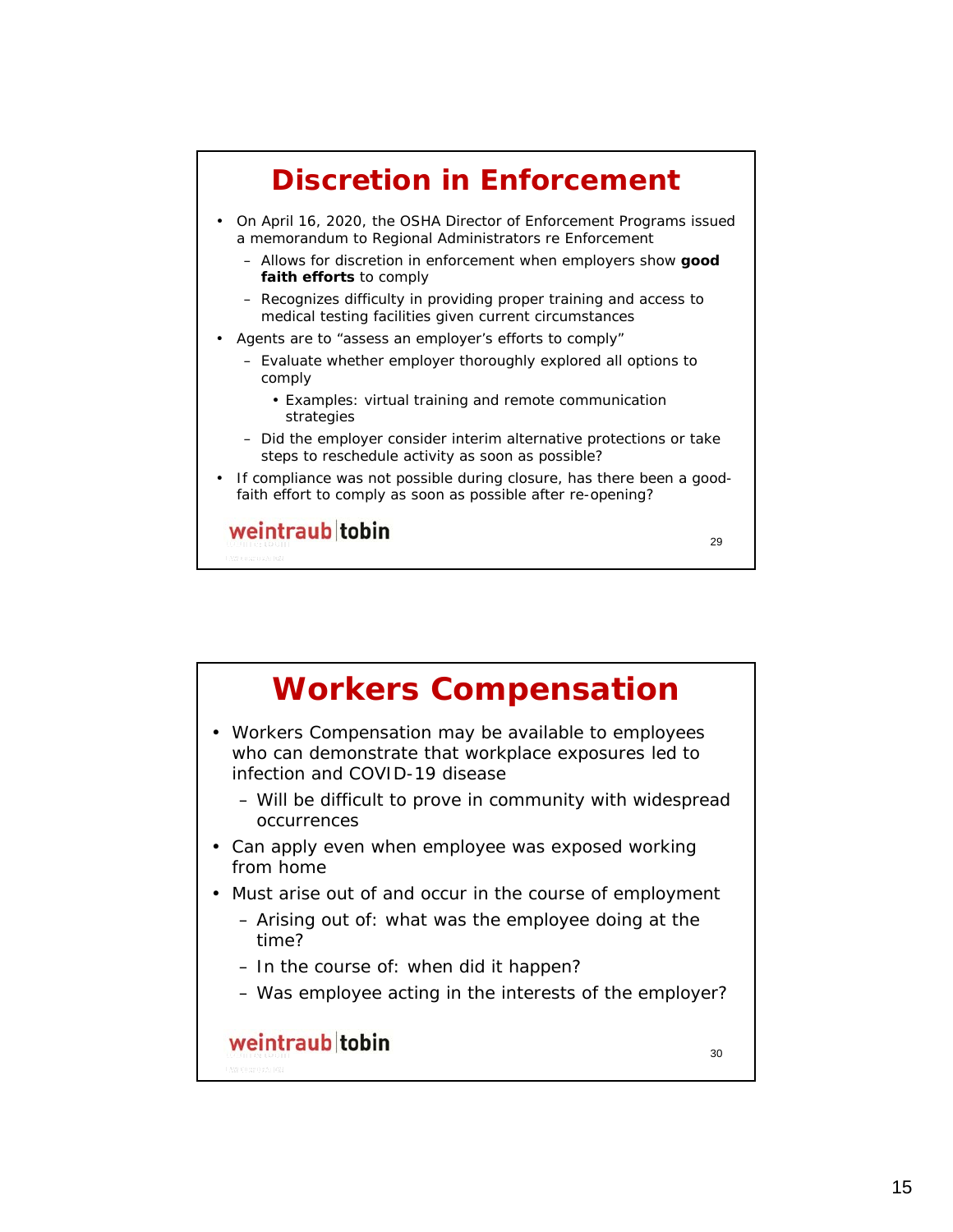### **Workers Compensation Reporting**

- COVID-19 must be reported through general workers' compensation claims reporting procedures if the sickness *could* be considered work-related
- Applies to both positive cases and potential symptoms
- Employees out on workers' compensation leave is not entitled to FFCRA paid sick leave unless they were otherwise able to work on a light-duty basis

31

weintraub tobin

**Workers Compensation – Pending Legislation** • **AB 664** – Front line health workers and first responders would be "presumptively eligible" for workers' compensation coverage if they contract COVID-19 or any other infectious disease – Only applies during a state of emergency • **SB 1159** – Applies to all essential workers – Eligible for workers' compensation for COVID-19 illness or death – Would remain in place through current pandemic – Employers could still contestweintraub tobin 32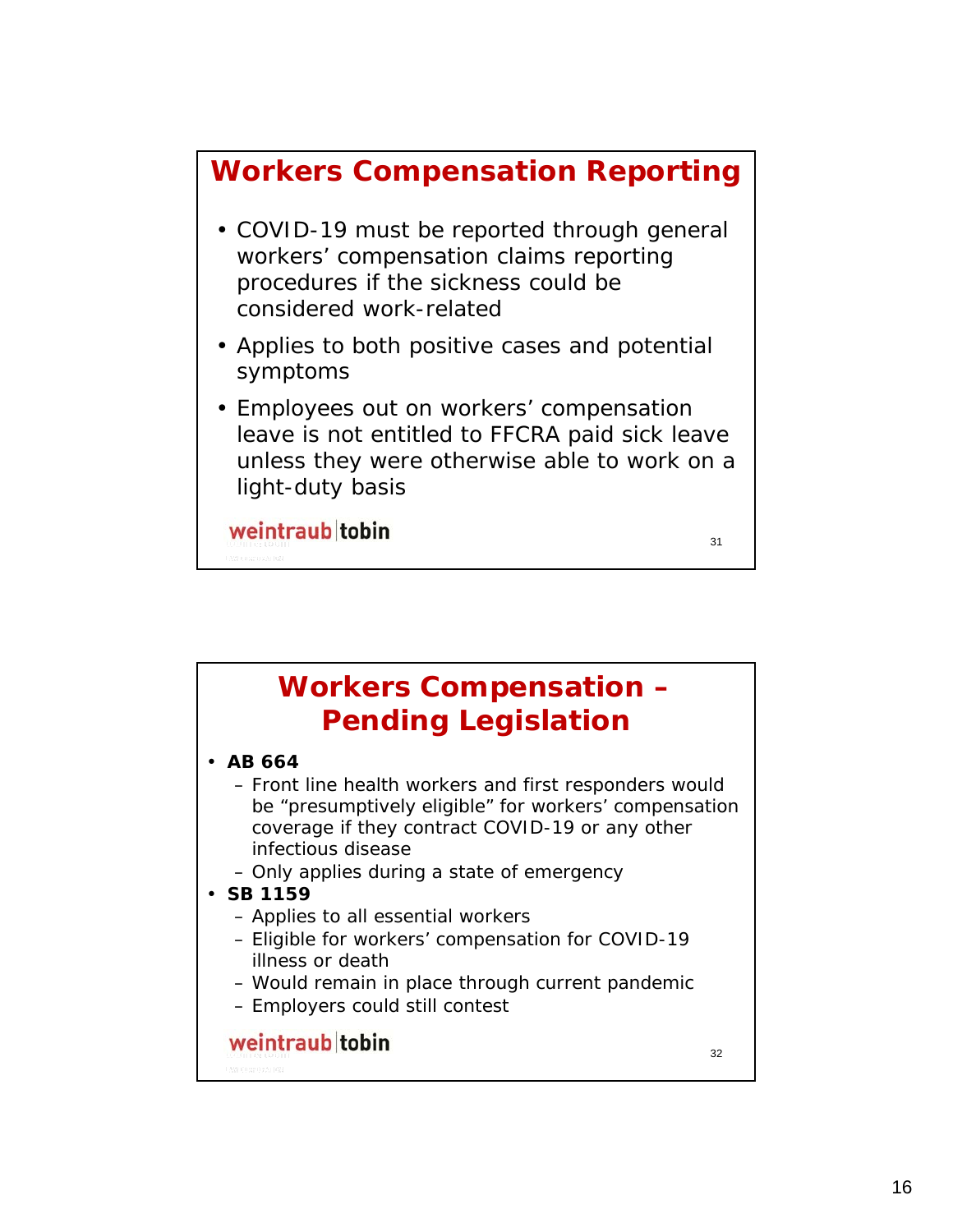# **EEOC/DFEH Answers to Common Employer Questions Regarding Re-Entry**

33

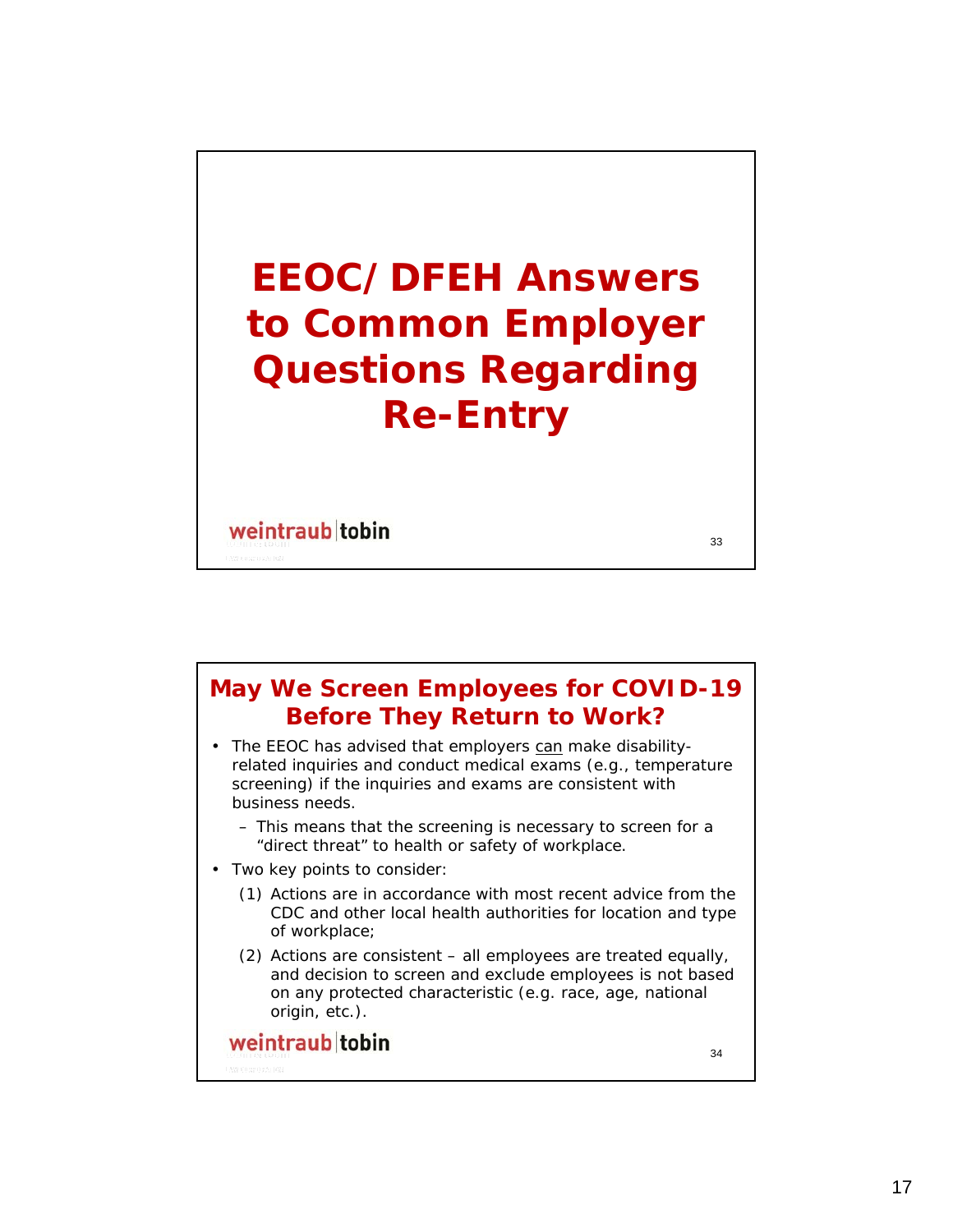#### **May We Take The Temperatures Of Our Employees?**

- Both the EEOC and DFEH say yes.
	- Under these circumstances, taking an employee's temperature is considered a permissible "medical examination" under the ADA, given the community spread of COVID-19 and when done to assess the general workplace safety.
- If you are going to take temperatures:
	- designate one person to conduct temperature checks;
	- train the individual; and
	- determine what mitigation efforts can be taken to protect that employee (personal protective equipment, etc.).

35

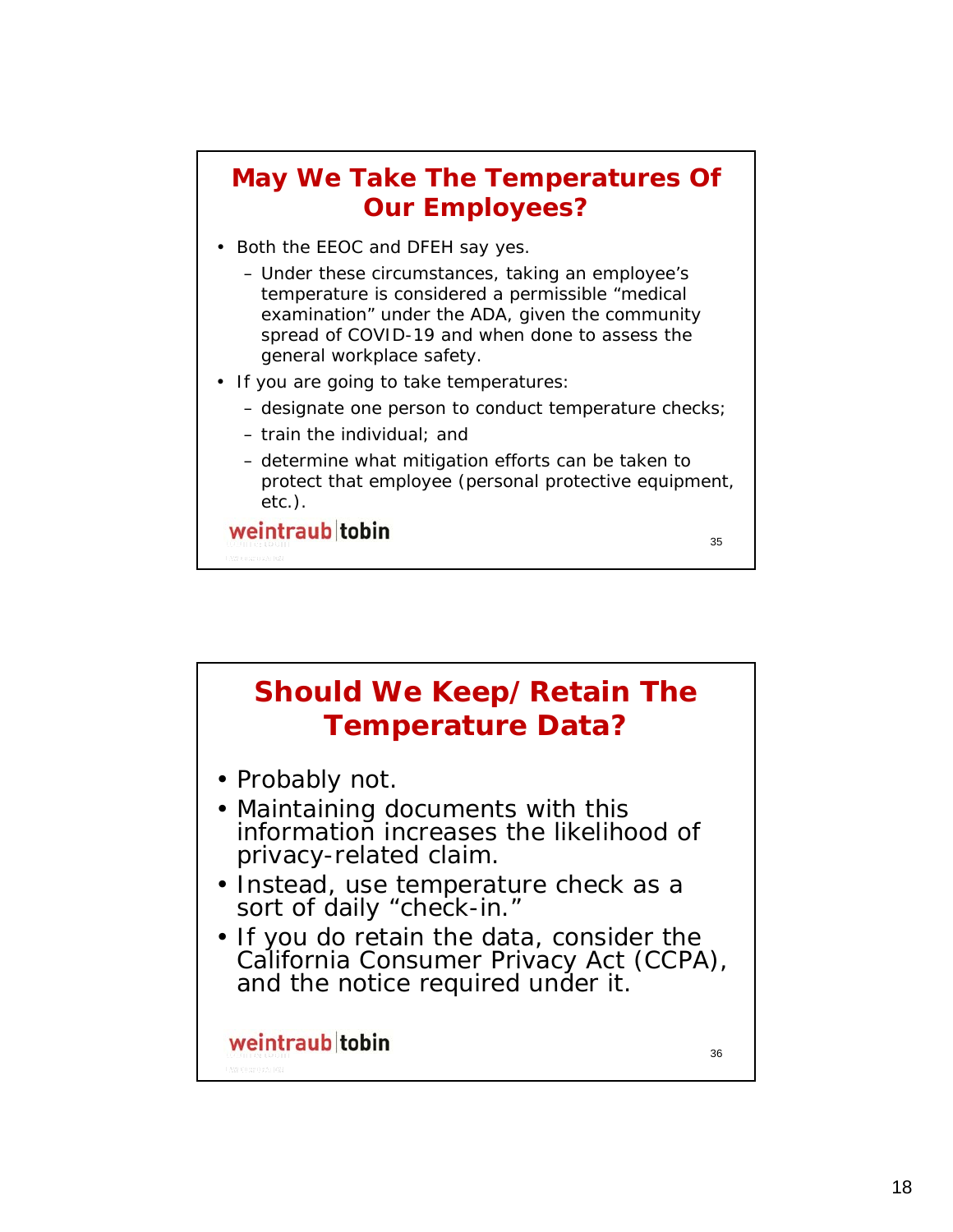

#### **May We Ask Our Employees If They Are Exhibiting COVID-19 Symptoms?**

- Yes, if inquires are focused on determining whether there is a direct threat to health in the workplace.
- In making inquiries, employers should rely on the CDC's guidance on emerging symptoms associated with the disease.
	- i.e., additional symptoms beyond fever or cough may include new loss of smell or taste as well as gastrointestinal problems, such as nausea, diarrhea, and vomiting.

#### weintraub tobin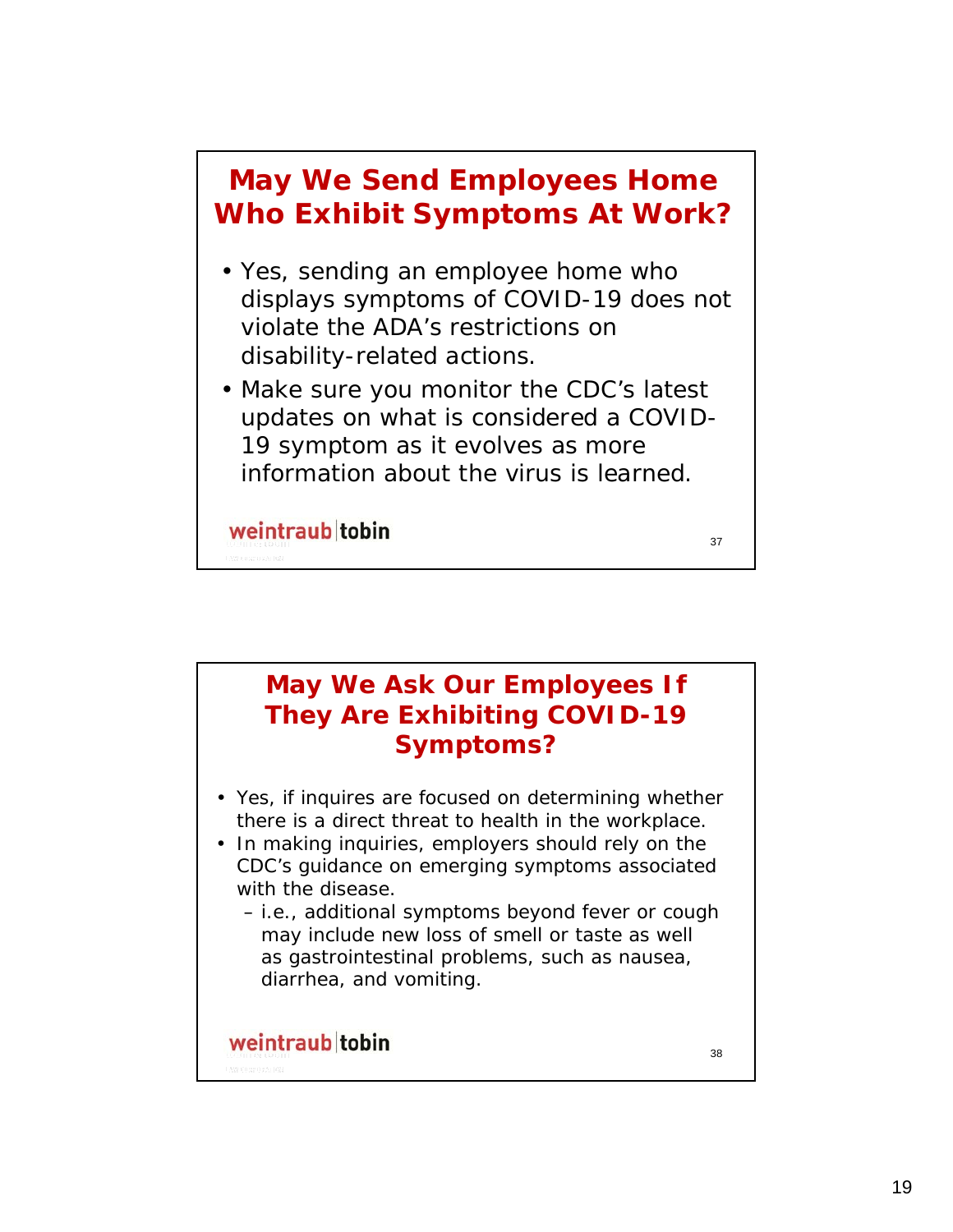### **May We Inquire Into Our Employee's Travel Plans?**

- Yes, absent a claim that an employee has a recognized privacy interest in their travel activities.
	- Employers should take steps to reduce any reasonable expectation of privacy that employees might have in those activities.
- In making inquiries, employers should regularly check the CDC and State Department websites for the latest information regarding affected regions.
- Same is likely true for visitors to the workplace, provided those visitors do not have a recognized privacy interest in their travel activities.
- Consider the California Consumer Privacy Act (CCPA) implications.

weintraub tobin

**What Should I Do If My Employee's Family Member Has COVID-19?** • If it is a member of the family in the same household, employers may require the employee to stay away from the work premises. – Same is true for employees who have notified the

- employer of an exposure to COVID-19 • Employers should follow the CDC's guidelines for bringing back a sick employee in determining when the individual
- may return to work. • Employers may (and should) ask employees to notify
- them of a COVID-19 exposure.

#### weintraub tobin

40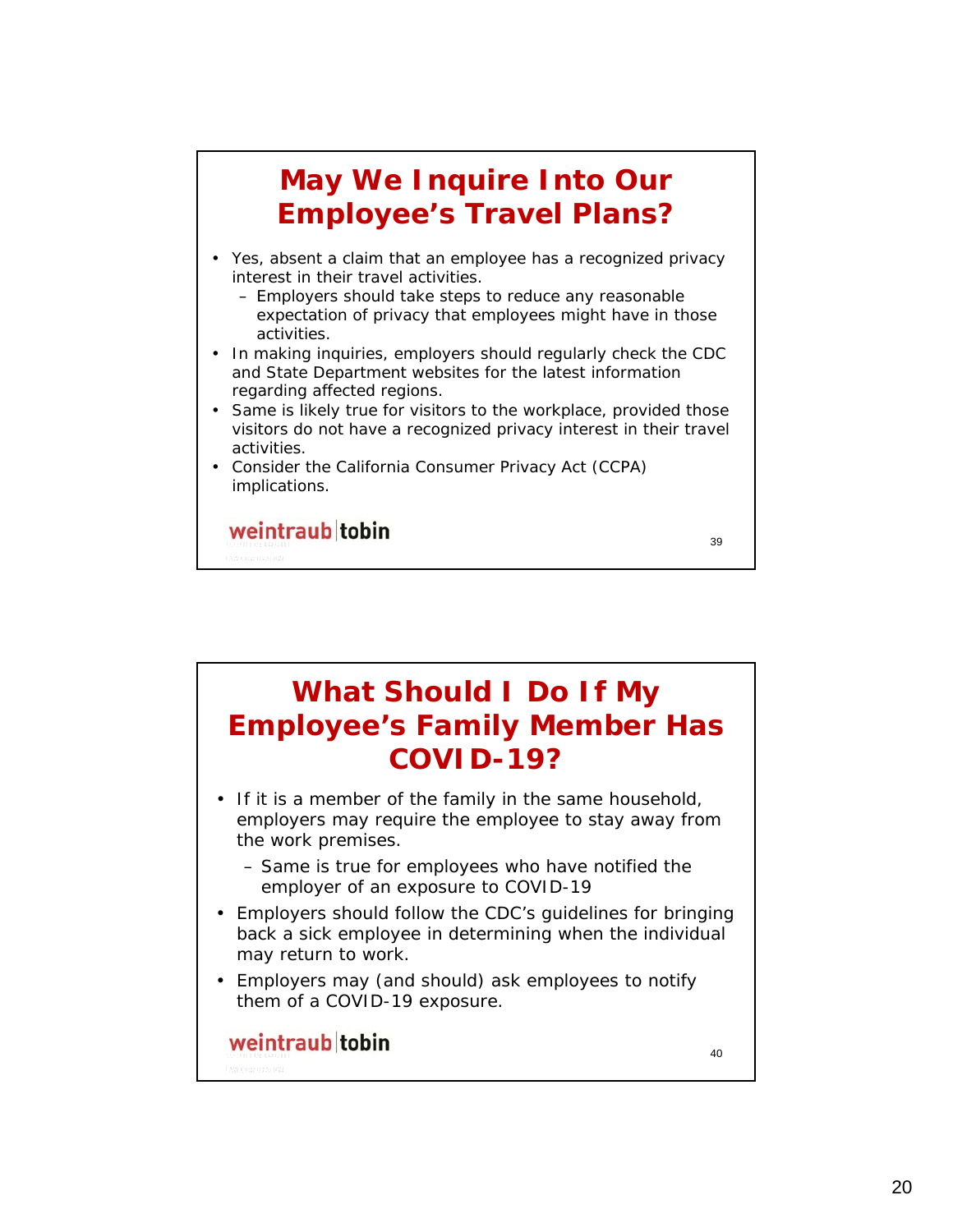### **May I Require Employees to Get Tested for COVID-19?**

- Requiring an employee to be COVID-19 tested is considered a medical examination under the ADA, and thus prohibited unless it's job-related and a business necessity.
- This means that the employer must have a reasonable belief based on objective evidence that:
	- An employee will be unable to perform the essential functions of their job because of a medical condition; or
	- The employee will pose a **direct threat** because of a medical condition that cannot otherwise be eliminated or reduced by reasonable accommodation.
- Consider the following when considering request and act cautiously:
	- Have other employees in similar situations been required to be tested?

41

- How available is a COVID-19 test in your area?
- How reliable is the testing data?

weintraub tobin

**When My Employee Returns To Work, May I Require That They Provide A Doctor's Note Certifying Fitness For Duty?** • Yes. According to the EEOC, such inquiries are permitted under the ADA either because they are not disability-related or, are justified under the circumstances. • As a practical matter, however, doctors and other health care professionals may be too busy during and immediately after a pandemic outbreak to provide fitness-for-duty documentation. • Working with the employee on acceptable documentation is recommended. – i.e., reliance on local clinics to provide a form, a stamp, or an e-mail to certify that an individual does not have COVID-19.weintraub tobin 42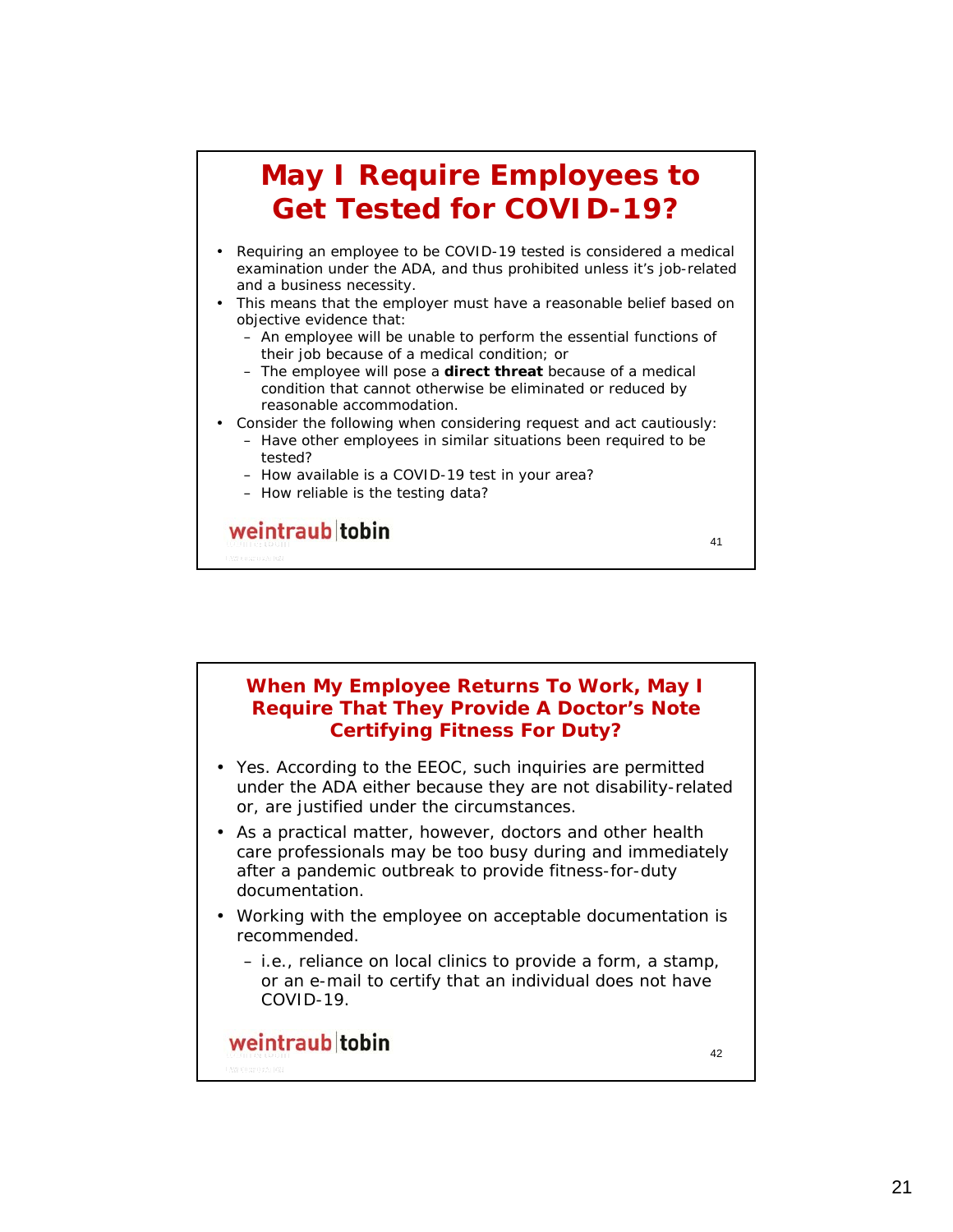### **May I Ask if Employees are Especially Vulnerable?**

- Generally, no.
- However, if the pandemic becomes severe or serious according to local, state, or federal health officials, ADA-covered employers may have sufficient objective information to reasonably conclude that employees will face a direct threat if they contract COVID-19. Only then may ADA-covered employers make disability-related inquiries or require medical examinations of asymptomatic employees to determine which employees are at a higher risk of complications.

43

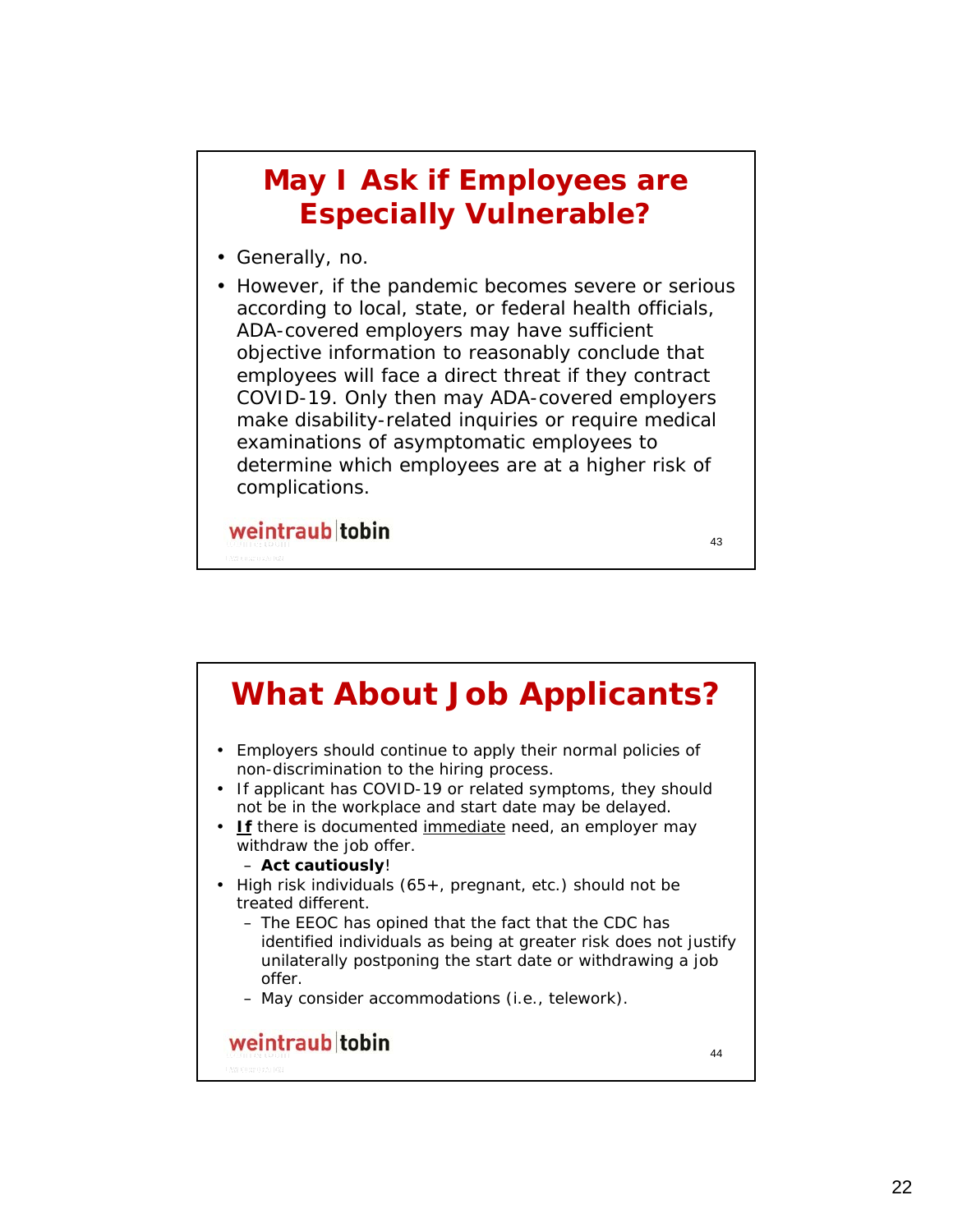### **May I Require A Job Applicant To Be Screened?**

• Yes. An employer may screen job applicants for symptoms of COVID-19 after making a conditional job offer, as long as it does so for all entering employees in the same type of job.

45

weintraub tobin

**What About EEO Concerns?** • General rules still apply – you cannot treat anyone differently based upon their national origin. • Per the CDC: "Do not show prejudice to people of Asian descent, because of fear of this new virus. Do not assume that someone of Asian descent is more likely to have COVID-19." • The EEOC recommends that employers remind supervisors and managers of their responsibility to watch for, stop and report any harassment or other discrimination, and that the employer will immediately review any allegations of harassment or discrimination and take appropriate action.weintraub tobin 46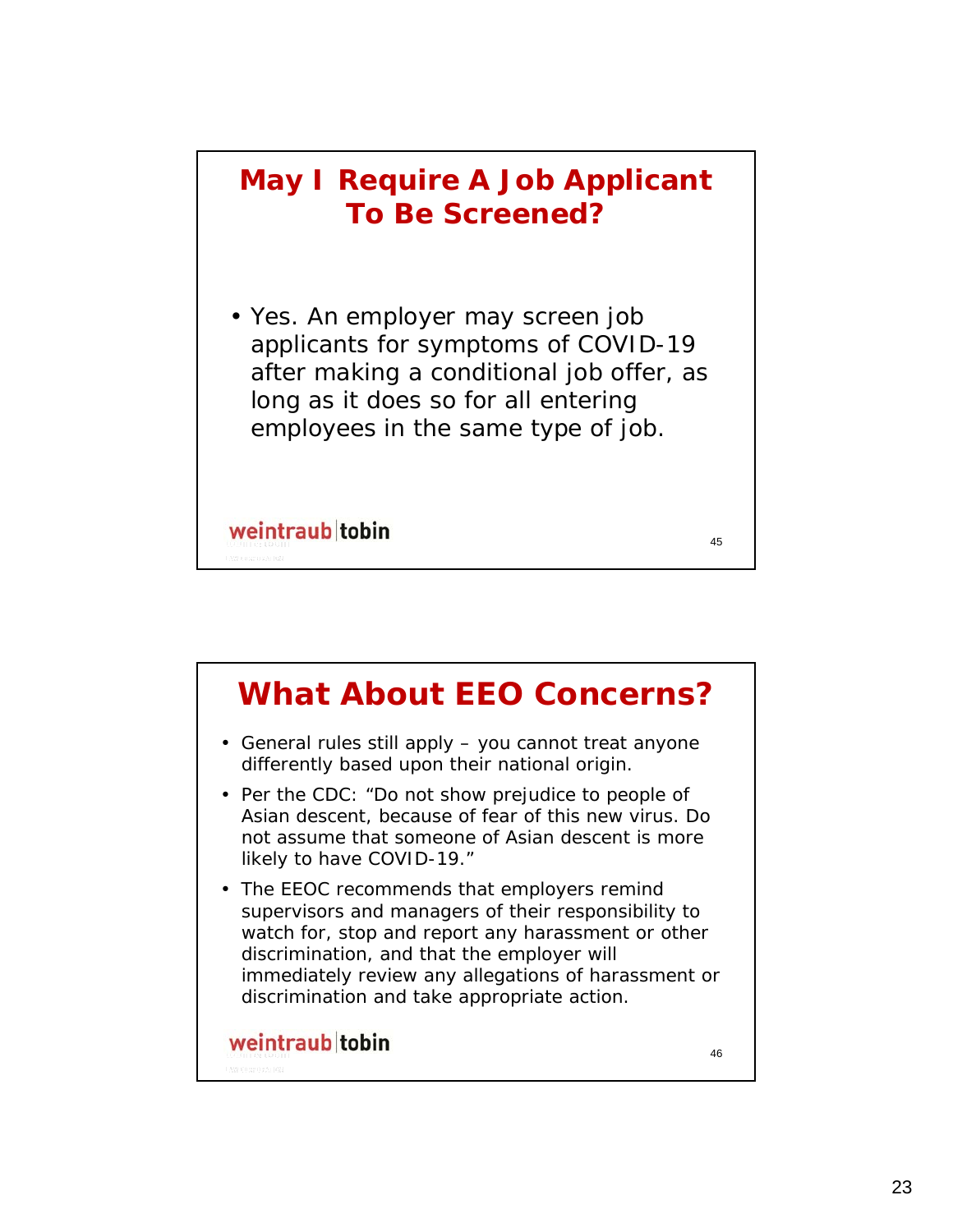

### **What Can I Disclose to My Employees?**

- If an employee is confirmed to have COVID-19, employers should inform fellow employees of their possible exposure to COVID-19 in the workplace but maintain employee confidentiality as required by the Americans with Disabilities Act (ADA).
- This same rule applies to third-parties whom the employee may have come in contact with through the workplace.
- Employers should treat all information about an employee's illness as a confidential medical record and keep it separate from the employee's personnel file.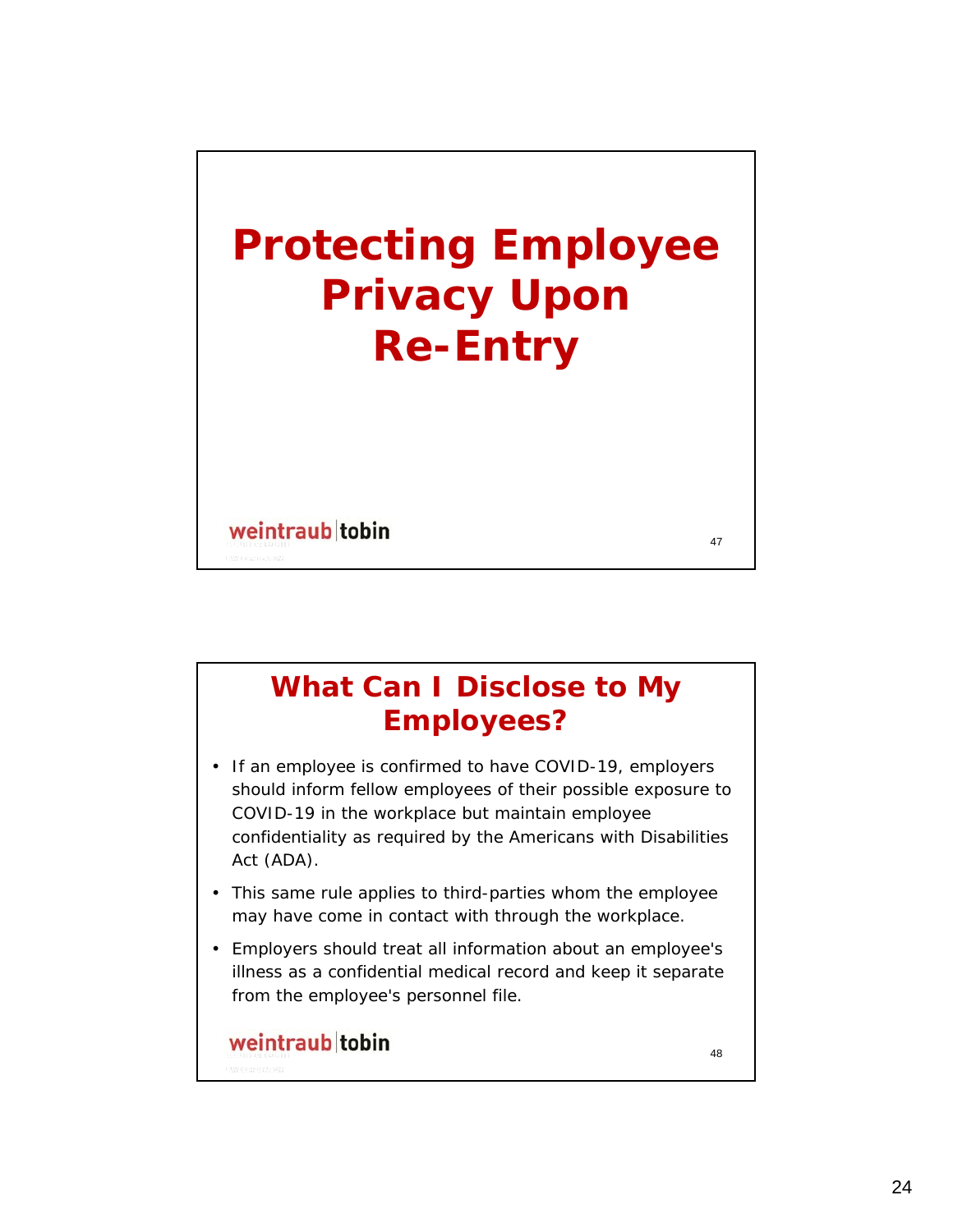## **Does HIPAA Still Apply?**

- Yes!
- HHS issued a reminder after the WHO declared a global health emergency.
- Generally excludes disclosure to a public health authority, such as the CDC or a state or local health department, that is authorized by law to collect or receive such information for the purpose of preventing or controlling disease, injury or disability.
- EEOC has stated the name of infected individual's may be shared by a staffing agency or contractor to an employer, because the employer may need to determine if this employee had contact with anyone in the workplace.

weintraub tobin

**How Should We Treat Medical Information?**

• EEOC and DFEH have both issued guidance reminding employers that all medical information still should be treated as confidential.

#### weintraub tobin

50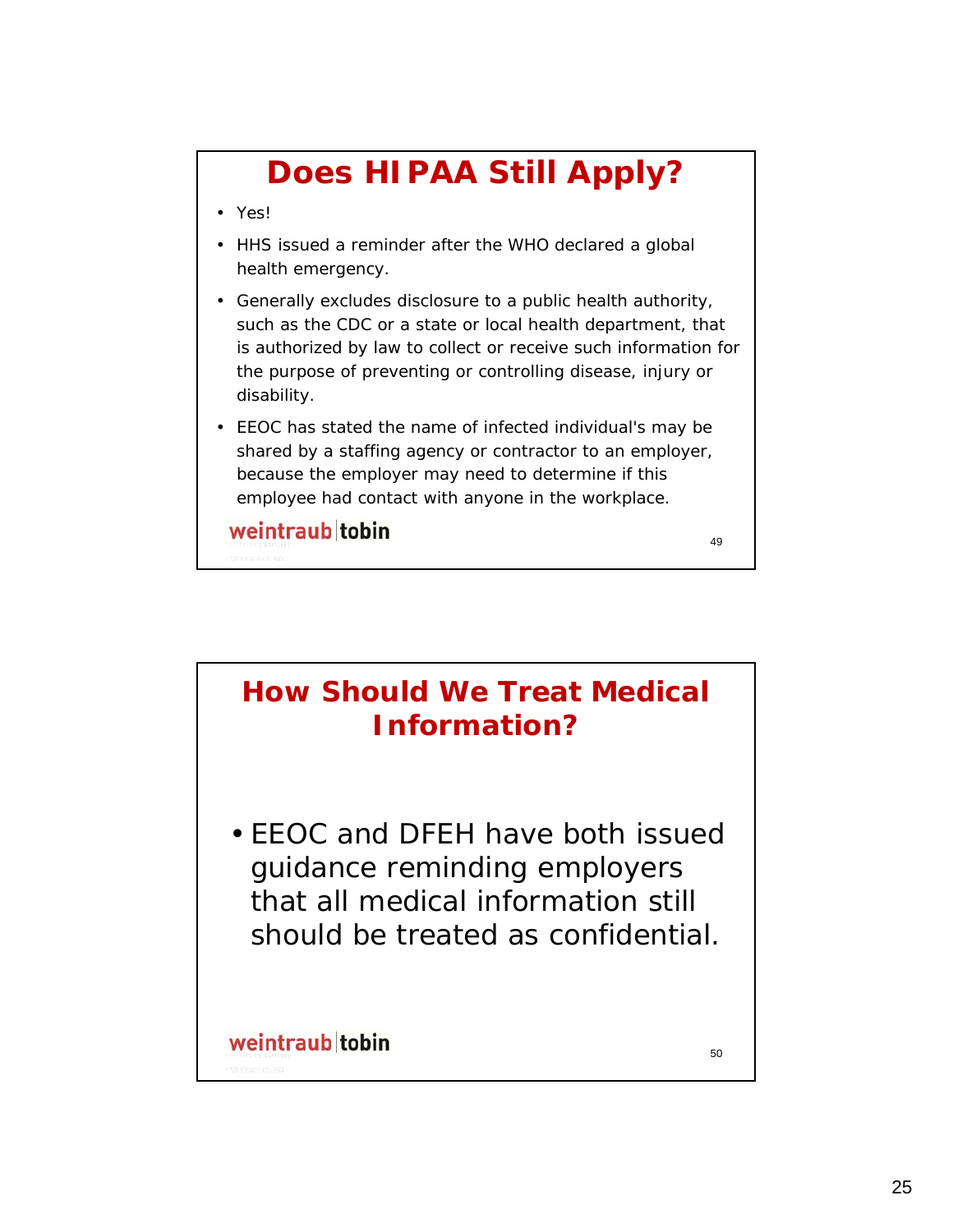### **How Should I Store COVID-19 Related Medical Information?**

- The ADA requires that all medical information about a particular employee be stored separately from the employee's personnel file, in a confidential file.
- The EEOC has issued guidance permitting employers to store all medical information related to COVID-19 in existing medical files.
	- i.e., temperature data (if kept), an employee's statement that he has the disease or suspects he has the disease, or the employer's notes or other documentation from questioning an employee about symptoms.

51

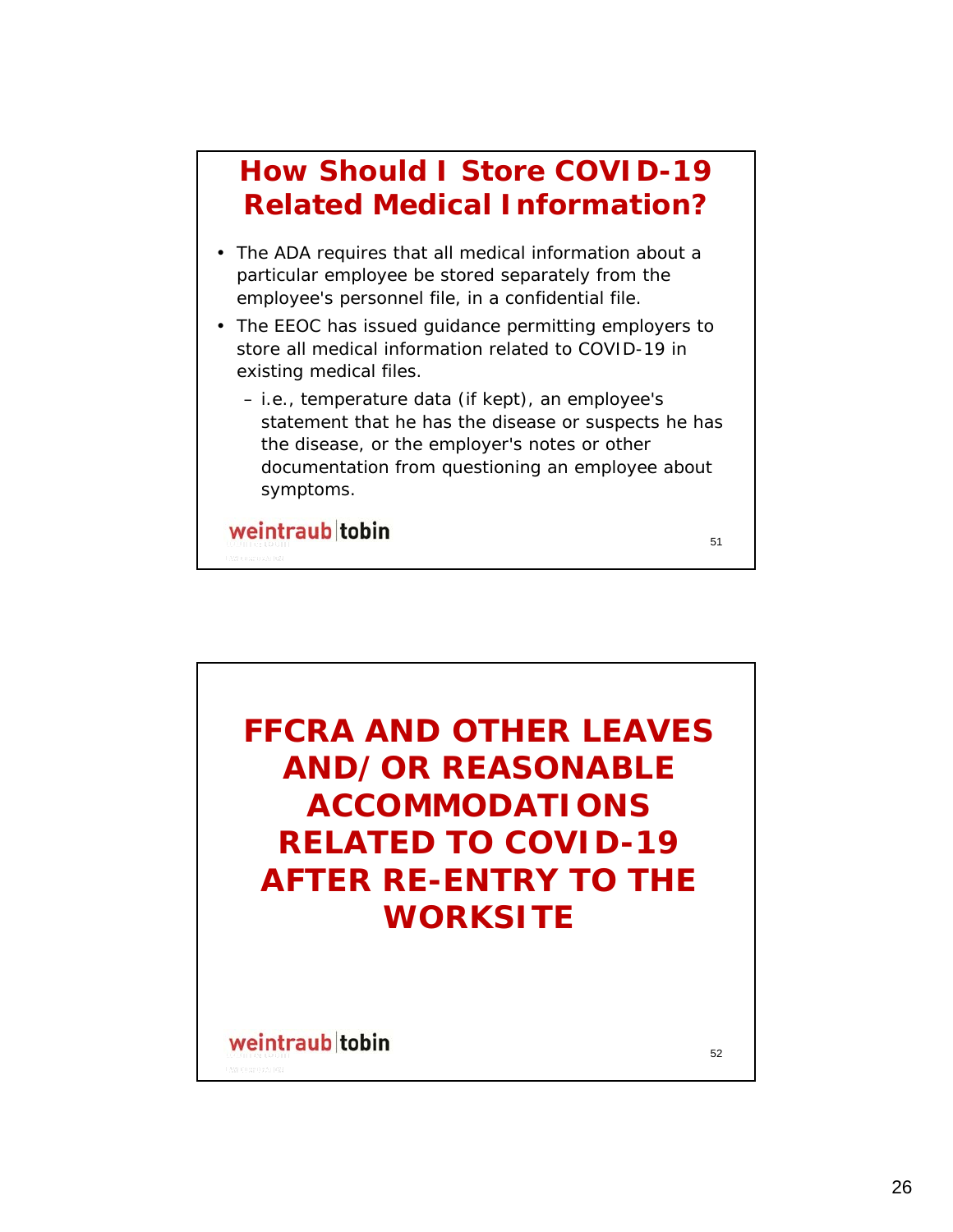### **FFCRA Entitlements Upon Re-Entry**

- Don't forget that the FFCRA is in effect through December 31, 2020.
- **E-PSL** up to 80 hours (f-t E'e/pro-rata for p-t E'e) of emergency paid sick leave for a qualifying reason: 1) quarantine/isolation order; 2) advised by HCP to self-quarantine due to concerns about virus; 3) experiencing symptoms of virus and seeking medical diagnosis; 4) caring for individual who is subject to 1 or 2 above; 5) caring for child due to school/childcare closure; or 6) experiencing another similar condition per HHS.
- **E-FMLA** up to 12 weeks of emergency FMLA leave for eligible employees to care for child due to school/childcare closure.
- Under the FFCRA, an employee who has been employed at least 30 days (defined by DOL as being on the employer's payroll for the 30 days immediately prior to the start of leave) is eligible for E-FMLA.
- What about furloughed employees who are recalled to work when the worksite opens?
	- The CARES Act provides that employees who: (1) were laid off on or after March 1, 2020; (2) had worked for the employer for at least 30 of the last 60 days prior to their layoff; and (3) were rehired by the employer, are eligible for E-FMLA.

53

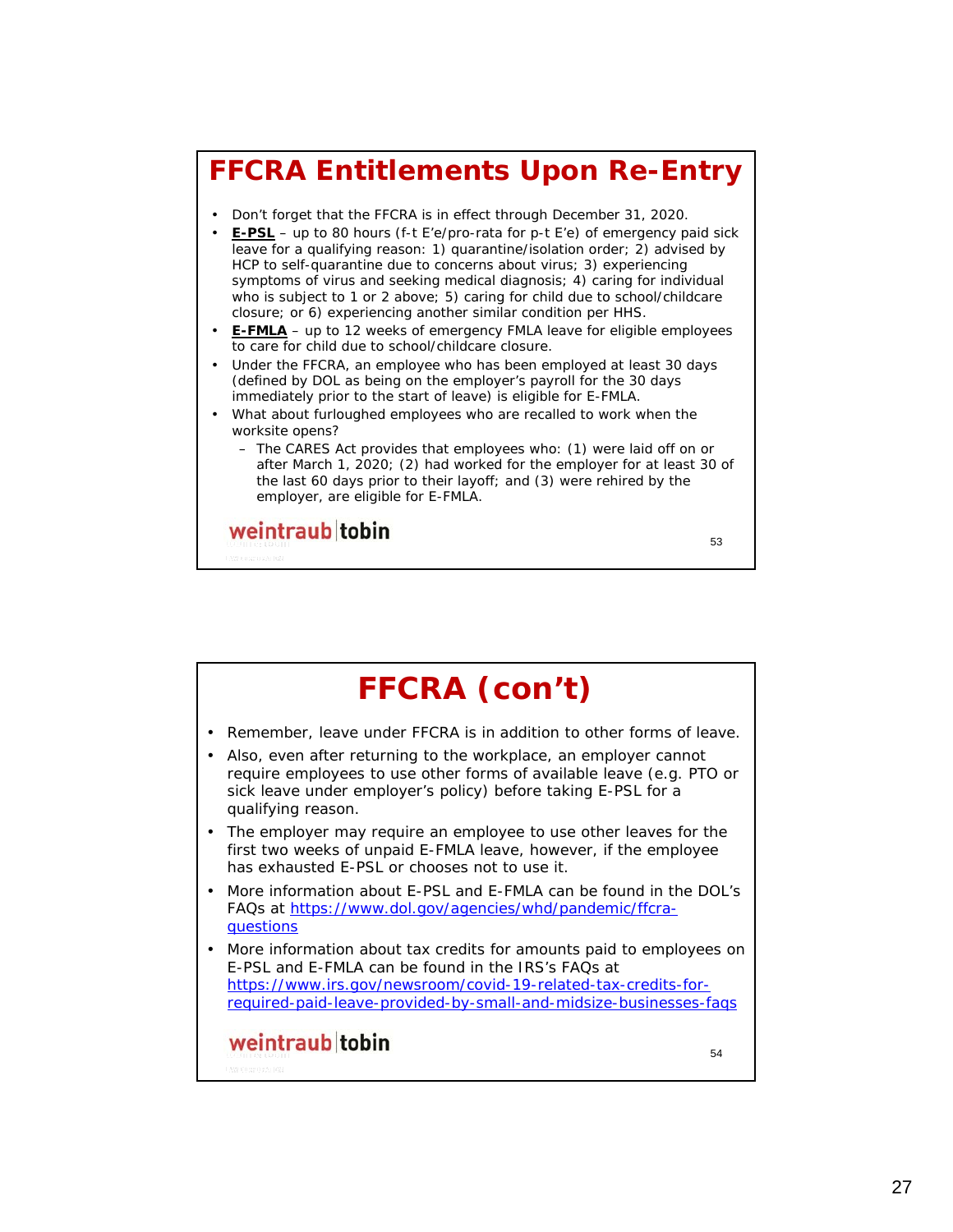## **FFCRA (con't)**

- **Query:** Can an employee elect to take E-PSL when an employer opens up the worksite because the employee is afraid to come back to work?
- No. FFCRA does not provide emergency paid sick leave for an employee's general fear or anxiety about COVID-19.
- BUT, other laws may apply…

weintraub tobin

55

#### **Employee Afraid to Return to Work - Other Laws May Apply (con't)**

- OSHA employees can refuse to report to work if there is an "imminent danger" to their health and safety. SO be sure to comply with safety and social distancing requirements (as discussed previously) and communicate to the employee that you've taken reasonable steps for a safe work environment.
- ADA/FEHA be sure to dialogue with the employee to see if the fear is more than a generalized anxiety about COVID-19 [like most of us have]. If it is because the employee is high risk – underlying medical condition, etc., you will need to evaluate the situation under reasonable accommodation requirements pursuant to ADA/FEHA (discussed later).
- These will be delicate situations and employers will need to be sure they actively listen to employees and obtain relevant information so a full evaluation can be done before making any employment decisions. Work with counsel.

#### weintraub tobin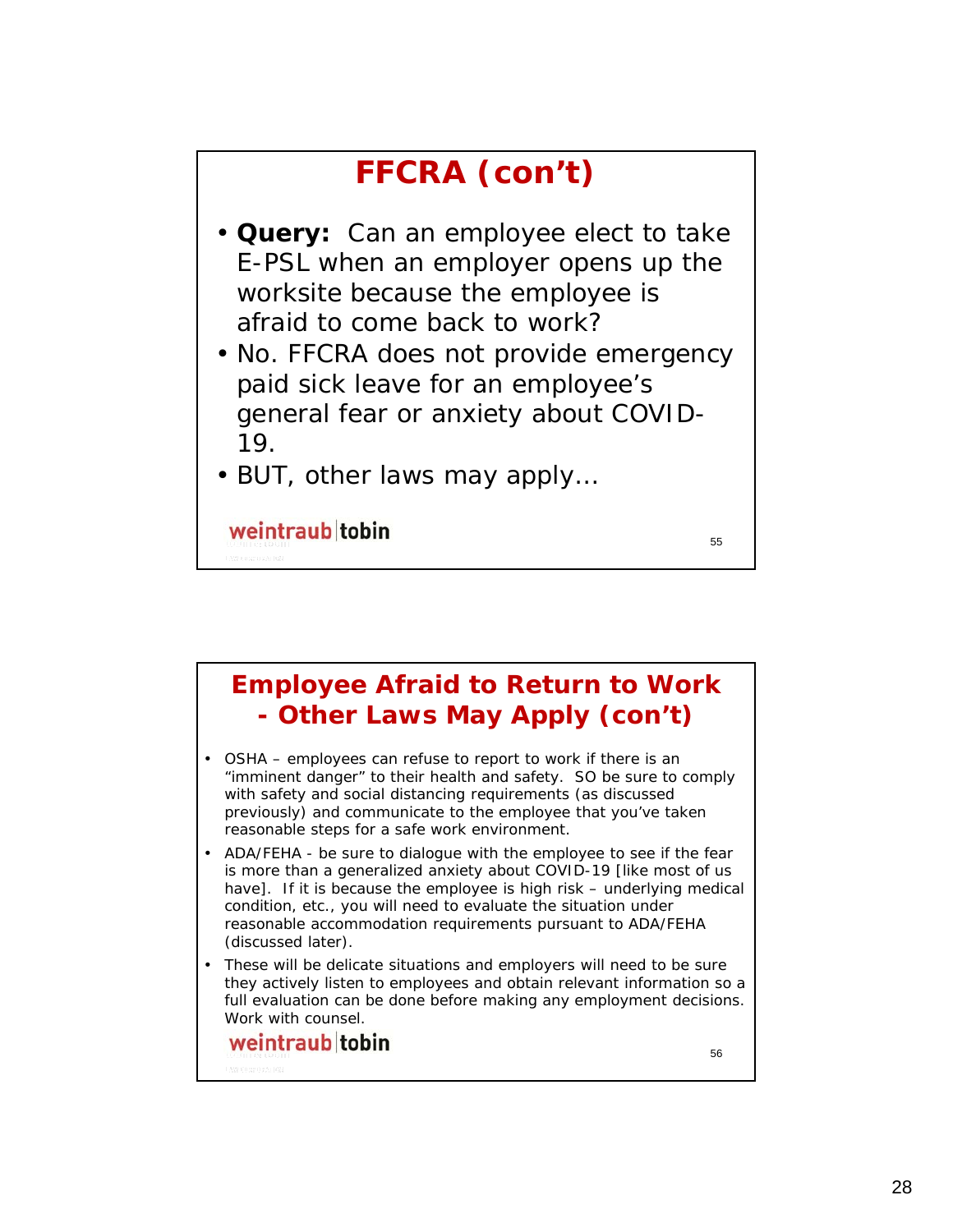

#### **DOL Letter re: Integrity of CARES Act UI Program**

- The DOL issued a Letter on 4/20/2020 addressing the importance of the integrity of the UI program under the CARES Act, which stated in part that if an employee quits without good cause to obtain additional benefits, this would be fraud and the individual is ineligible for any additional benefit payments, must pay back the benefits, and is subject to prosecution.
- Thus, employers should document an employee's refusal to return because they want to make more on UI, and should advise the EDD that the employee was offered work and refused. Then work with legal counsel re: evaluating whether separation of employment warranted based on employee's refusal of work.

#### weintraub tobin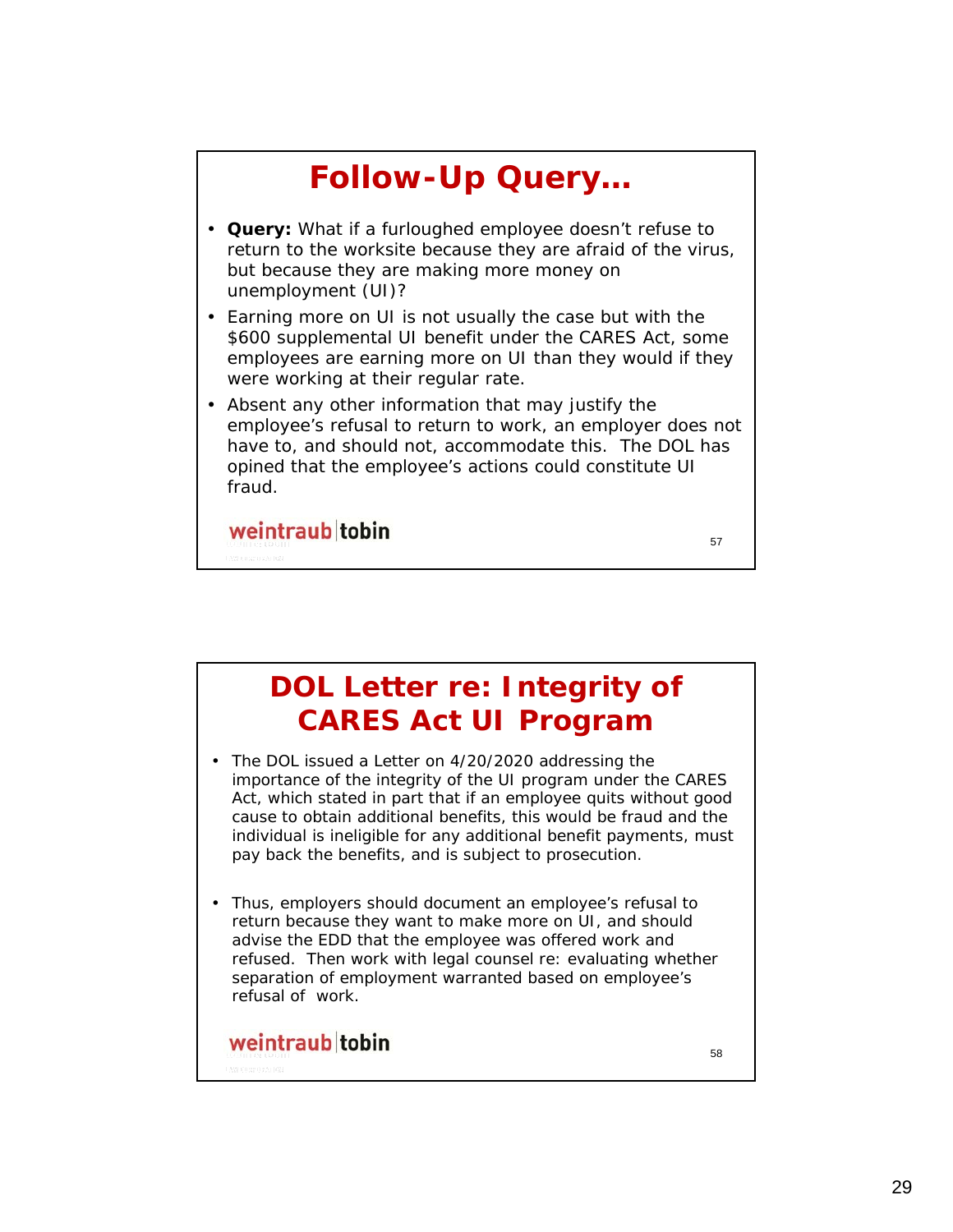

**Other Statutory Leaves** • Separate from leave under the FFCRA, employees may also be entitled to other forms of statutory leave due to exigencies caused by COVID-19. For example, the following statutes may apply to certain situations: – An employee's illness/medical condition - FMLA/CFRA, HWHF (statutory paid sick leave). • Also possible leave as reasonable accommodation under ADA/FEHA. – The illness/medical condition of the employee's family member – FMLA/CFRA, HWHF (statutory paid sick leave), Organ & Bone Marrow Donation. – School or childcare emergencies – Leave under Labor Code section 230.8 (School/Childcare Activities Leave). • Local paid sick leave and medical leave ordinances may also apply (e.g. SF, San Jose, LA).weintraub tobin  $60$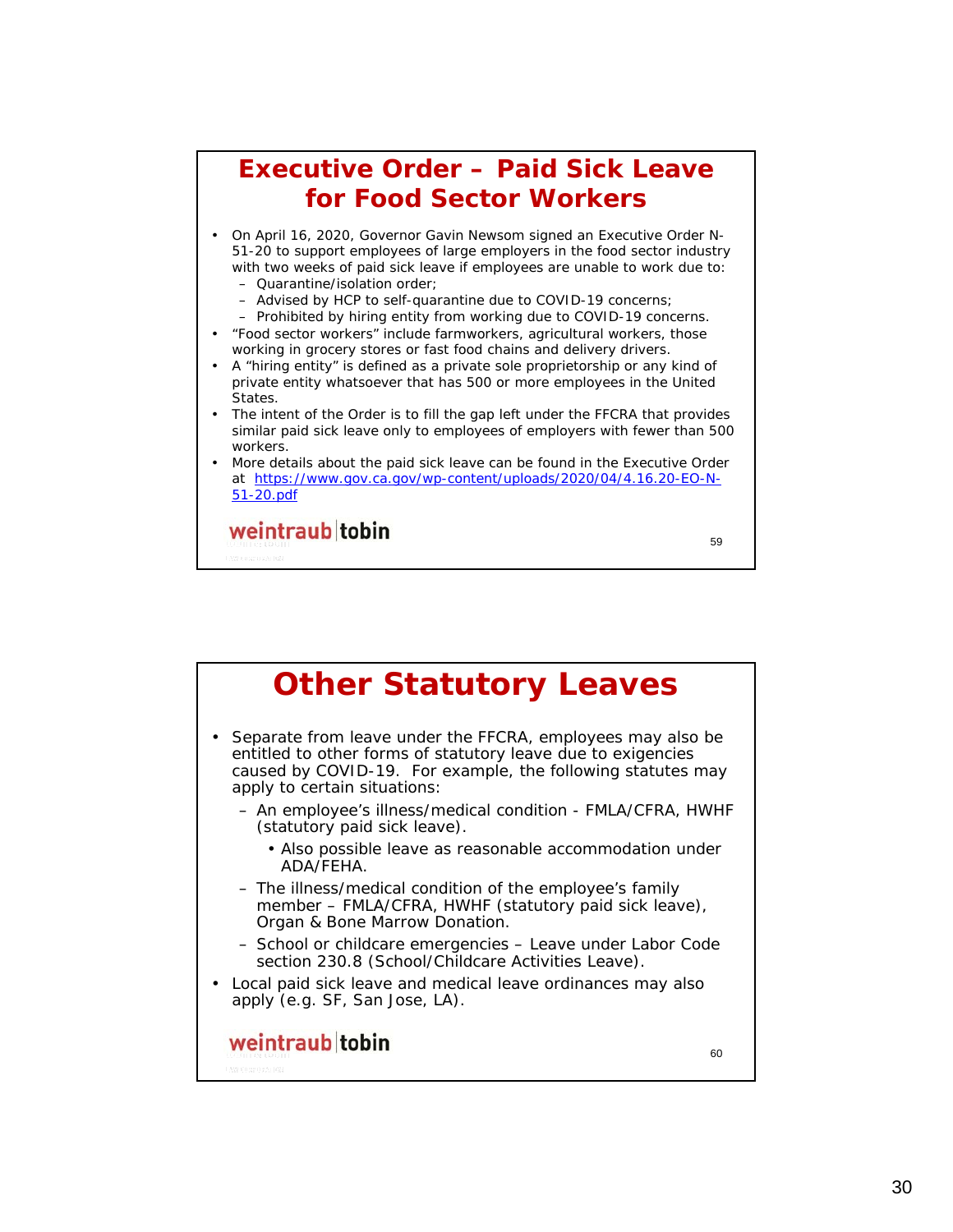

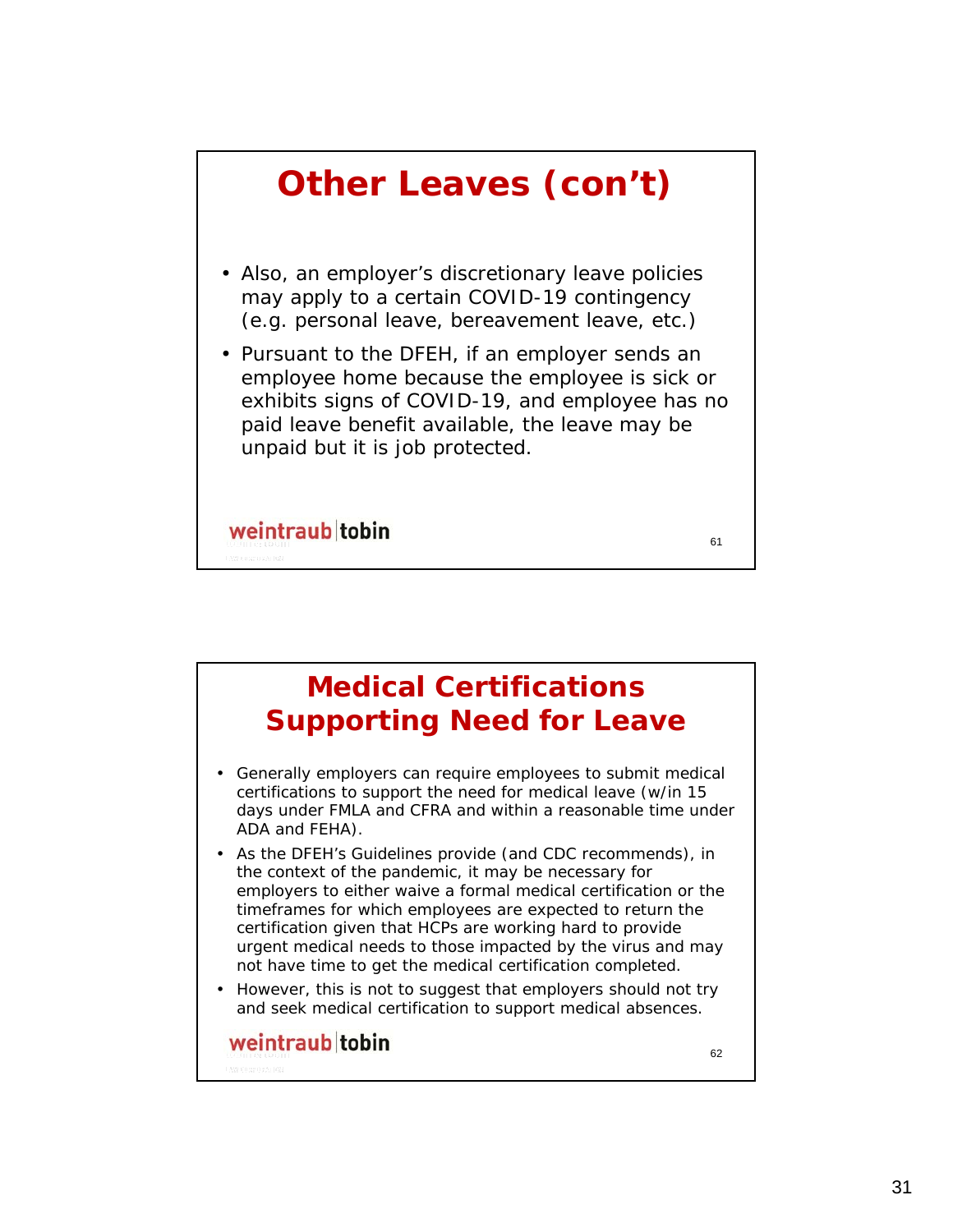#### **COVID-19 and Reasonable Accommodations (RA)**

- The DFEH has said that whether illnesses related to COVID-19 rise to the definition of a disability under state law is a factbased determination. However, given the seriousness of the public health crises, employers should not over-think this question and instead, focus on determining if they can accommodate employees with COVID-19 related illnesses.
- The EEOC has issued guidance/FAQs regarding RA related to the COVID-19 pandemic. We'll cover just a few of the FAQs today. The full guidance/FAQs can be found at: https://www.eeoc.gov/eeoc/newsroom/wysk/wysk\_ada\_rehab ilitaion act coronavirus.cfm

63

weintraub tobin

**EEOC Guidance - RA** • If an employee has a preexisting mental illness or disorder (for example anxiety disorder, OCD, or PTSD) that has been exacerbated by the COVID-19 pandemic, is the employee entitled to an accommodation? • DOL: As with any accommodation request, employers may ask questions to determine whether the condition is a disability; discuss with the employee how the requested accommodation would assist them and enable them to keep working; explore alternative accommodations that may effectively meet their needs; and request medical documentation if needed. • So essentially, engage in the interactive process and if you can provide a reasonable accommodation without it creating an undue hardship, then do so.weintraub tobin 64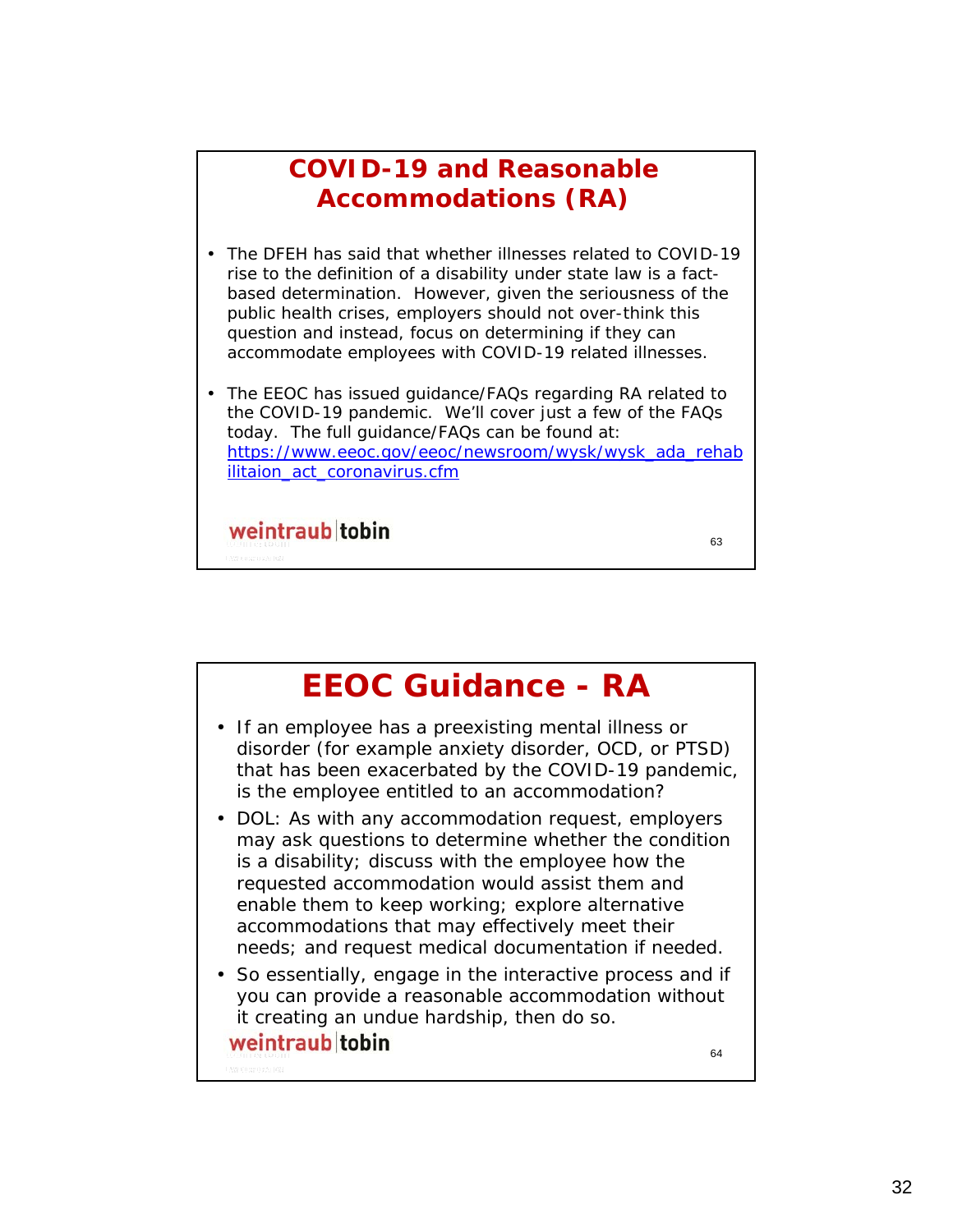

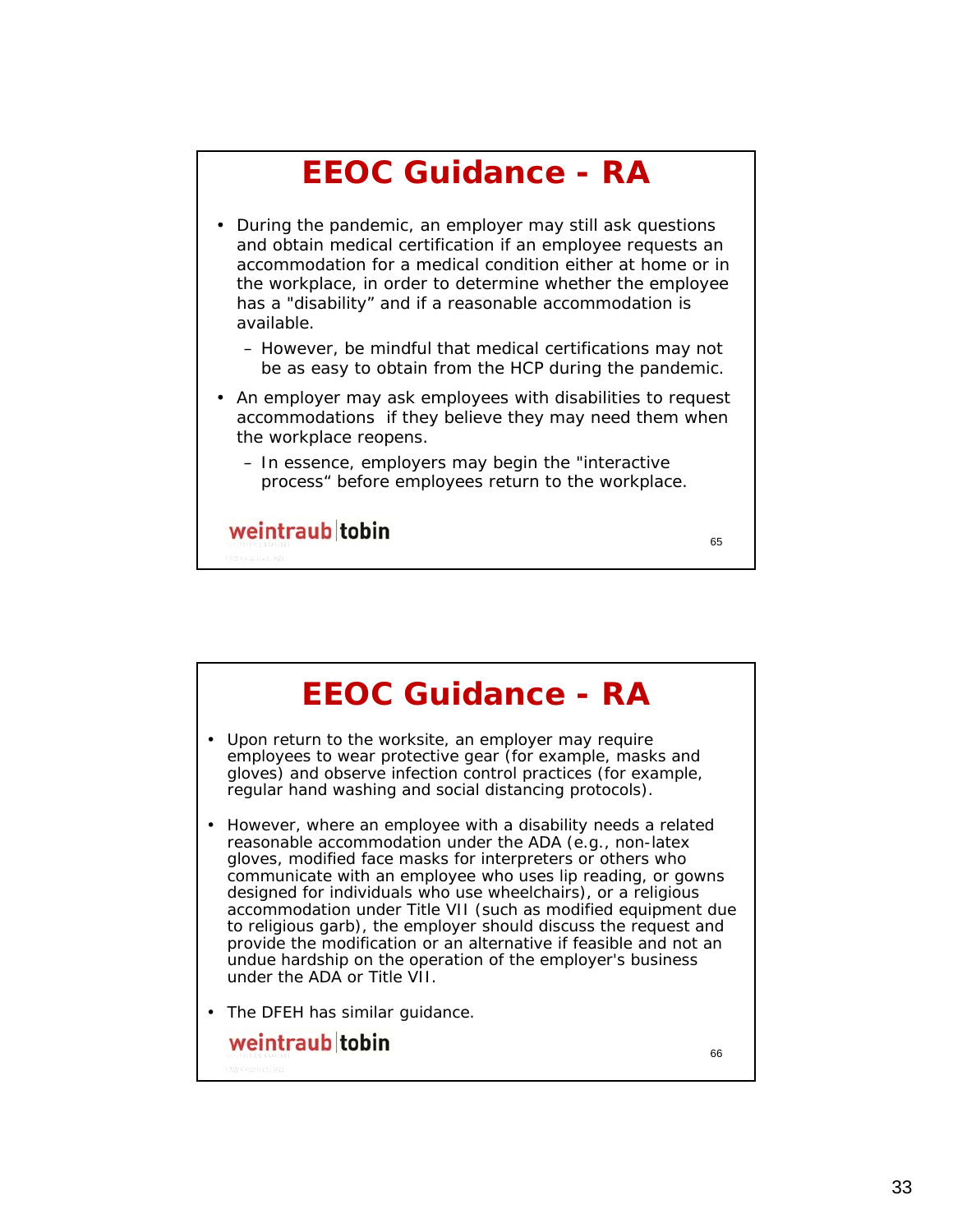### **EEOC Guidance – RA "Undue Hardship"**

- An employer does not have to provide a particular reasonable accommodation if it poses an "undue hardship," which means "**significant difficulty or expense**." In some instances, an accommodation that would not have posed an undue hardship prior to the pandemic may pose one now.
- However, if a particular accommodation poses an undue hardship, employers and employees should work together to determine if there may be an alternative that could be provided that does not pose such problems.

67

weintraub tobin

**EEOC Guidance (con't) re: "Significant Difficulty"** • "Significant Difficulty" - Whether current circumstances create "significant difficulty" in acquiring or providing certain accommodations, considering the facts of the particular job and workplace. • For example, it may be significantly more difficult in this pandemic to conduct a needs assessment or to acquire certain items, and delivery may be impacted, particularly for employees who may be teleworking. • Or, it may be significantly more difficult to provide employees with temporary assignments, to remove marginal functions, or to readily hire temporary workers for specialized positions. weintraub tobin 68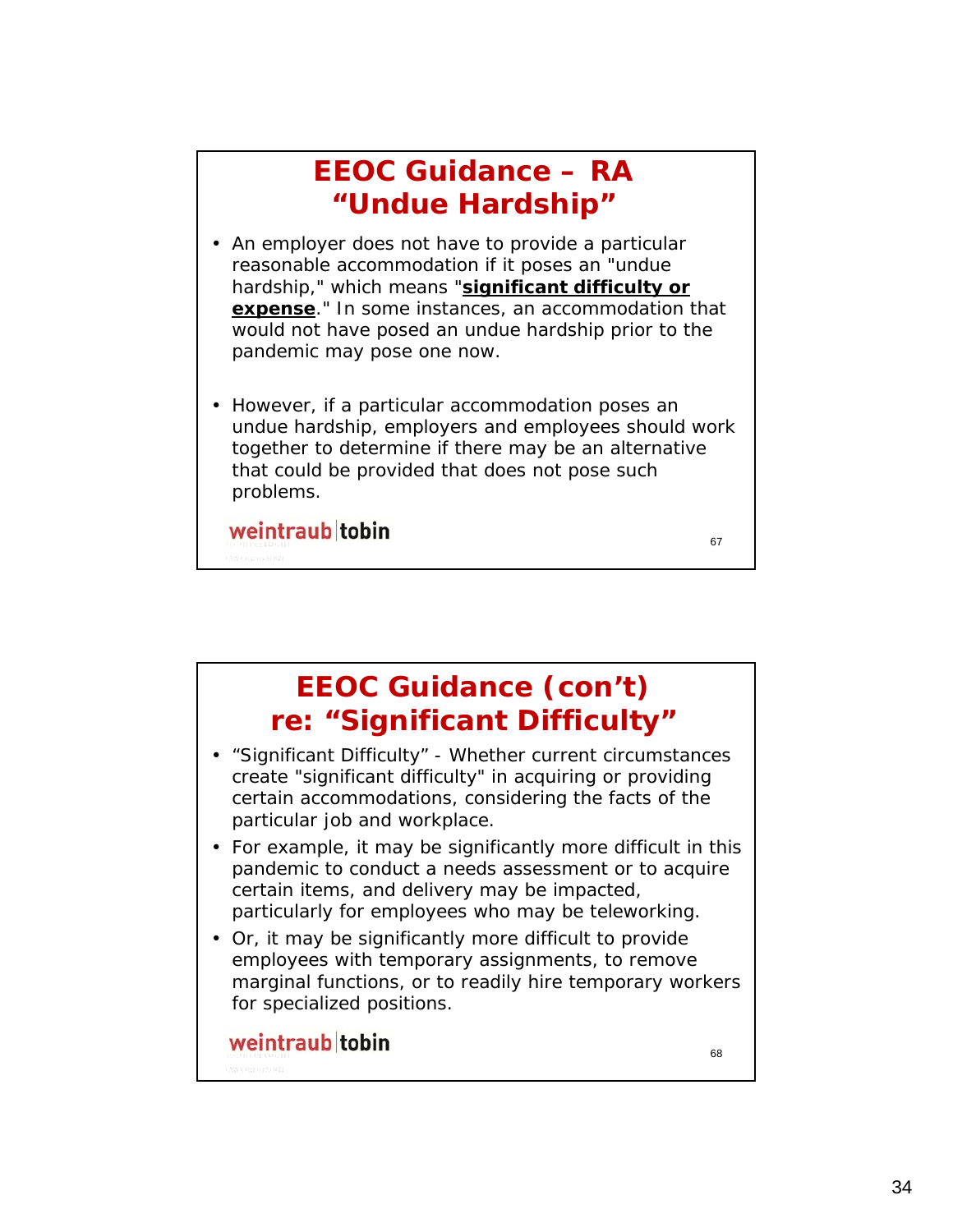### **EEOC Guidance (con't) re: "Significant Expense"**

- According to the EEOC, prior to the COVID-19 pandemic, most accommodations did not pose a significant expense when considered against an employer's overall resources. However, the EEOC recognizes that the sudden loss of some or all of an employer's income stream due to the pandemic is a relevant consideration.
- Also relevant is the amount of discretionary funds available at this time - when considering other expenses - and whether there is an expected date that current restrictions on an employer's operations will be lifted (or new restrictions will be added or substituted).
- These considerations do not mean that an employer can reject any accommodation that costs money; an employer must weigh the cost of an accommodation against its current budget while taking into account constraints created by this pandemic.

69

weintraub tobin

**Be Flexible** • The EEOC's position is that even during the current public health crisis, there may be many no-cost or very low-cost accommodations that can be provided to employees. • Flexibility by employers and employees is important in determining if some accommodation is possible in the circumstances. Ideas include: – Further temporary remote work arrangements; – Temporary job restructuring of marginal job duties; – Temporary transfers to a different position; or – Temporary modification to work schedule or shift assignments. • These measures may not only permit an individual with a disability to perform safely the essential functions of the job, but also may help to reduce exposure to others in the workplace or while commuting.weintraub tobin 70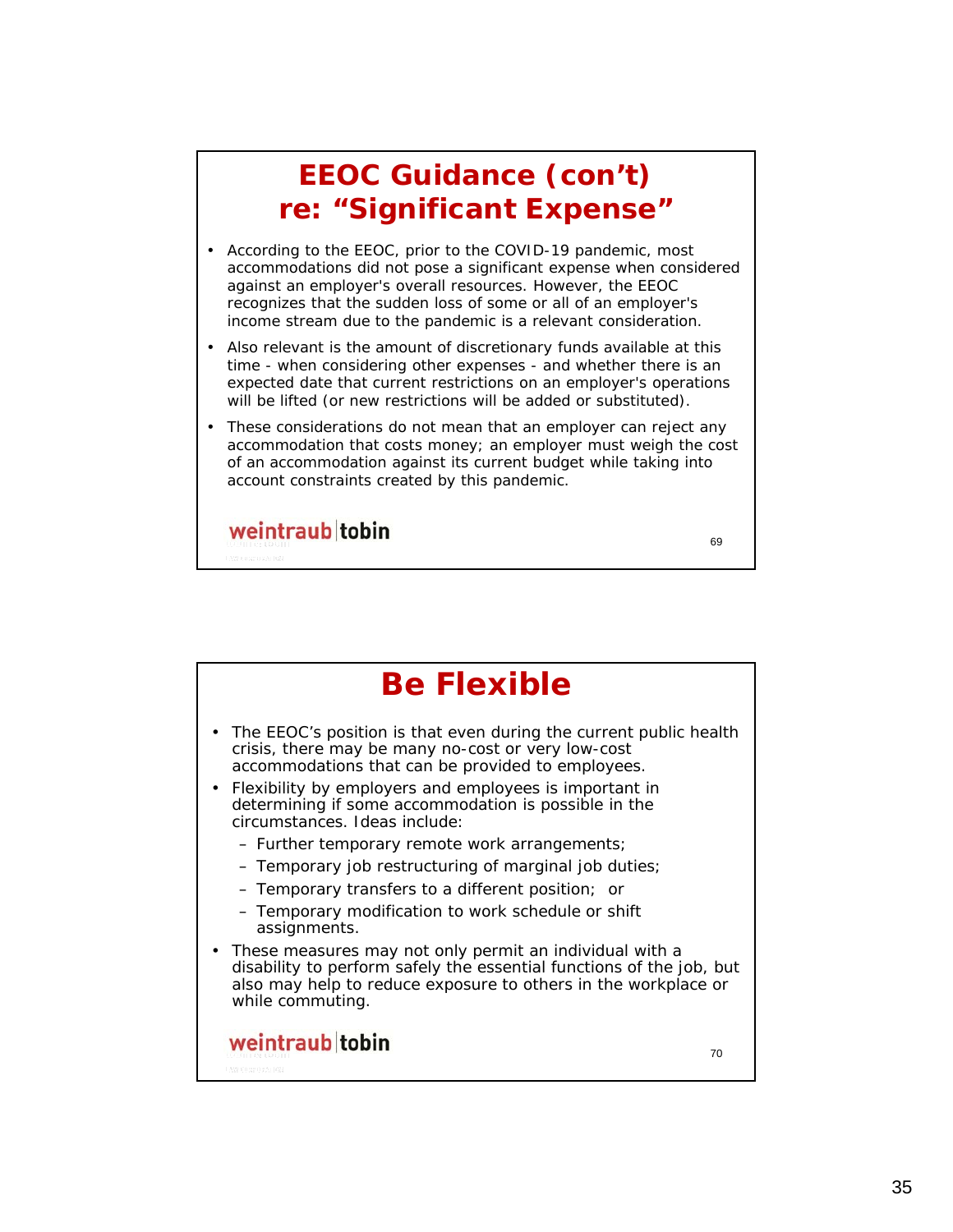

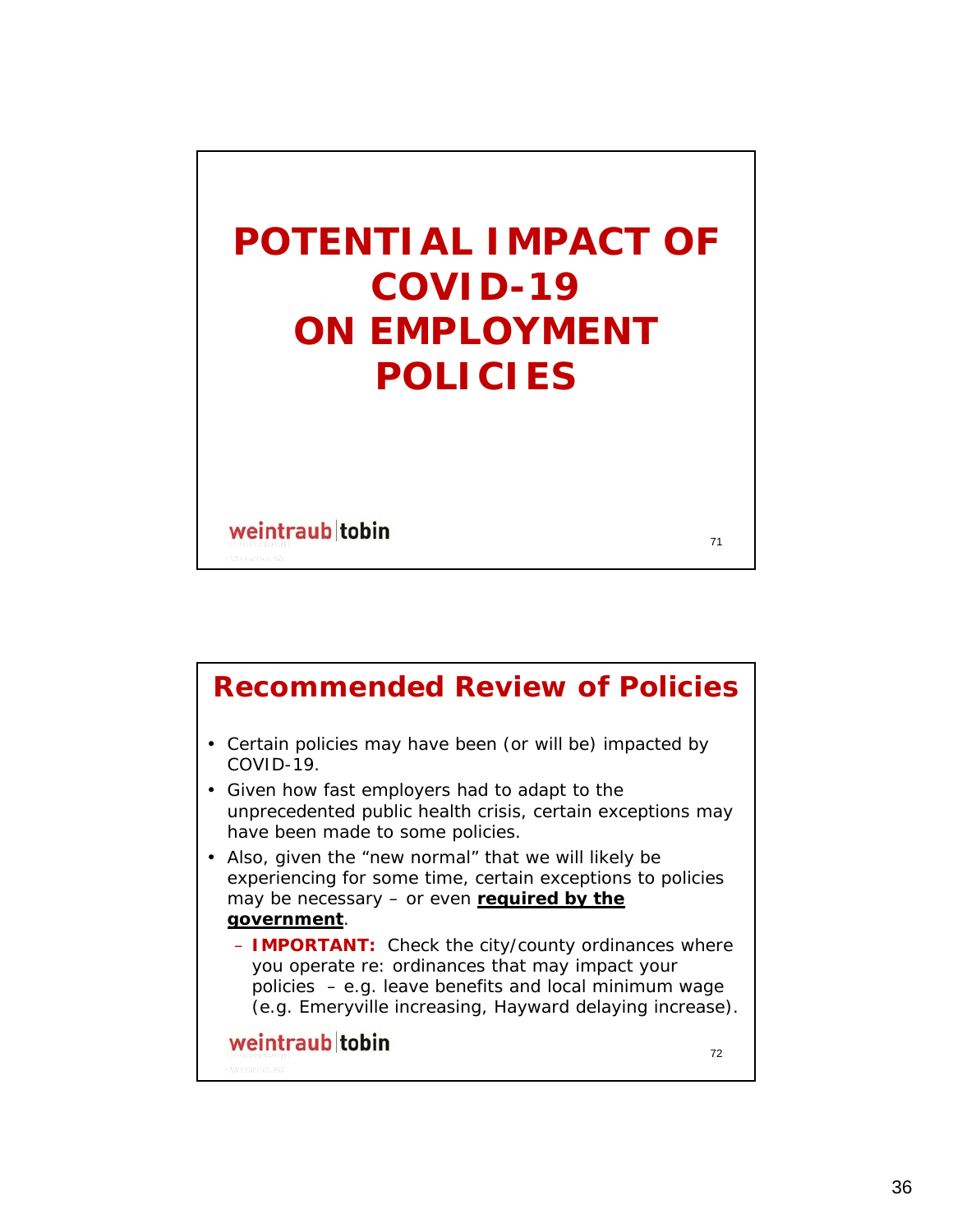### **Recommended Review of Policies**

- Below is a list of policies employers may want to review and possibly amend, even if only temporarily, to address some changes caused by COVID-19.
	- Attendance policies;
	- Work hours and scheduling policies;
	- Rest breaks and meal period policies;
	- Remote work policies;
	- Leave of absence policies (including paid sick leave policies);

73

- Accommodation policies;
- Travel policies;
- Expense reimbursement policies

weintraub tobin

**Any Questions?**  *Anyone?? Anyone???*HE EI weintraub tobin 74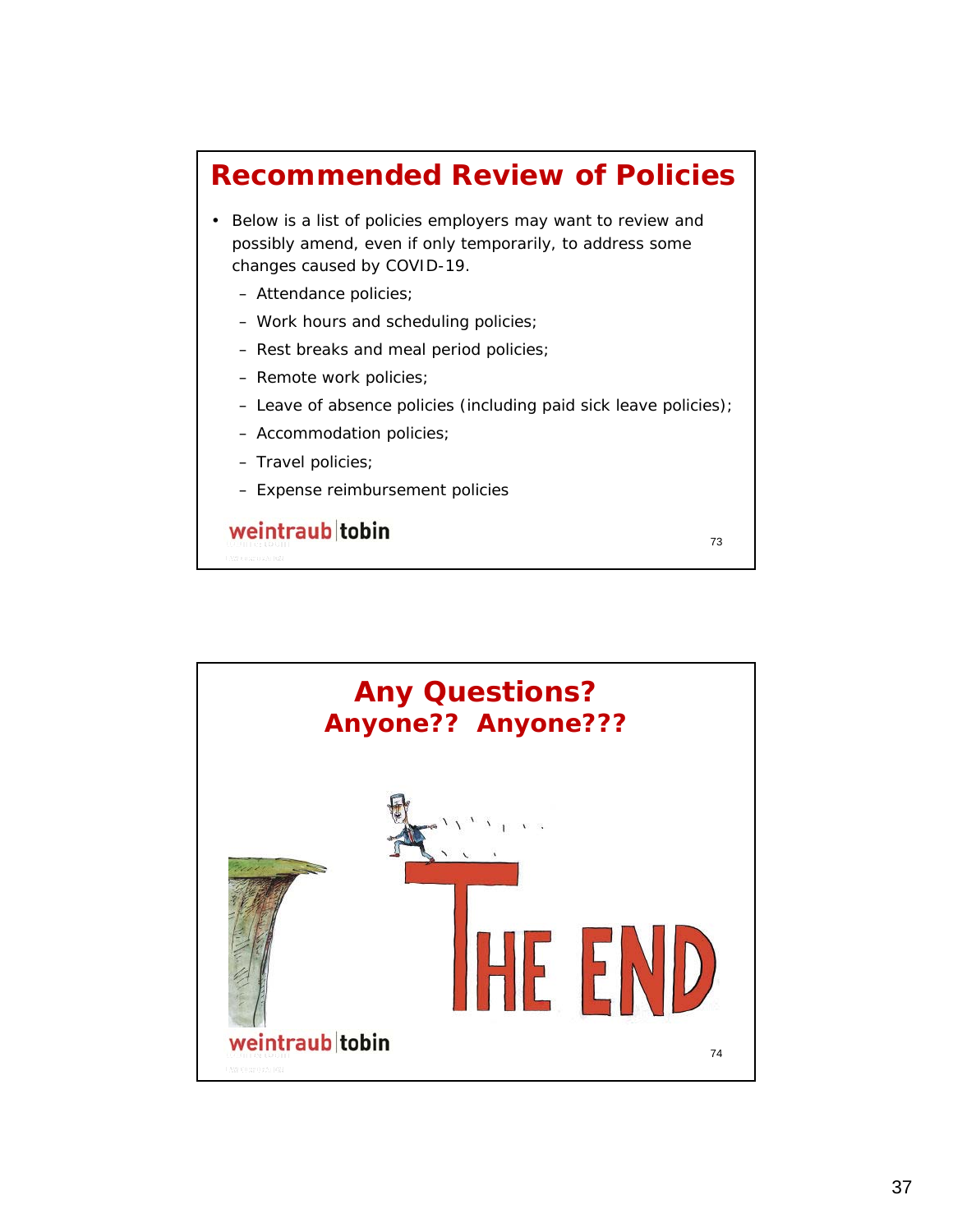